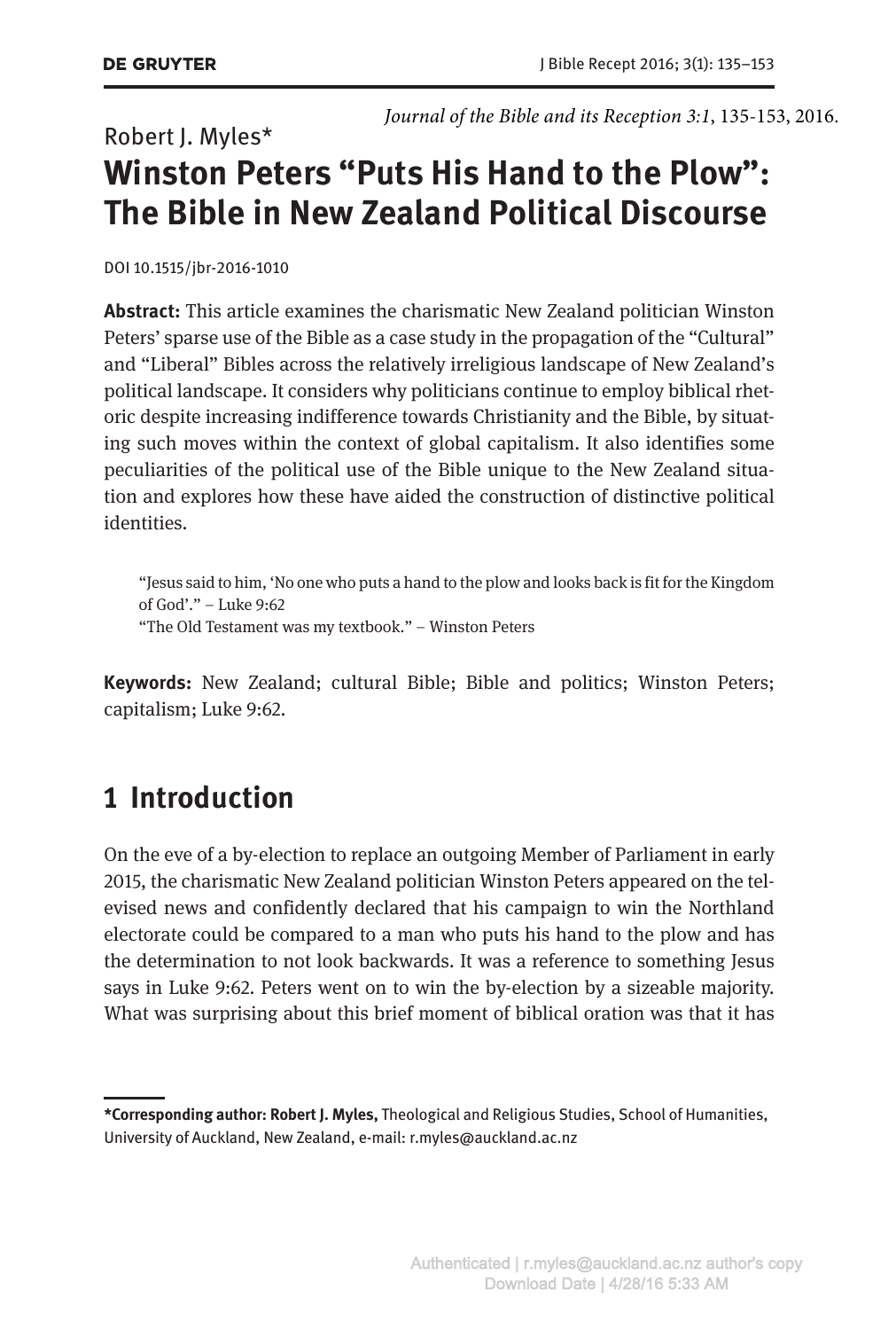otherwise become an exceedingly rare occurrence within parliamentary politics in New Zealand for the Bible to be mentioned at all, let alone to feature on the prime-time news. Political discourse in New Zealand is, for the most part, decidedly secular. By secular I do not mean "anti-religious", but rather the belief is upheld that no (one) religion should be afforded special privileges. A secondary feature of secularism, one that often creeps into the popular consciousness, is the idea of the separation of church and state; in other words, the state, morals, and education should function independently of religious influence.1 With a couple of exceptions, most notably an assortment of fringe Christian parties that have thus far failed to gain representation in parliament, $^2$  religion rarely infiltrates political discourse in the way it might in other Western democracies, most notably the United States.3

Demographics of the voting population partially explain why this is the case. While New Zealand has no "official" religion,<sup>4</sup> and Christianity has remained

**3** Whereas US Presidents George W. Bush and Barack Obama, UK Prime Ministers Tony Blair and David Cameron, and Australian Prime Ministers John Howard, Kevin Rudd and Tony Abbott have all at some point championed their personal religious beliefs as driving forces behind their respective political ambitions and/or party policy, such explicit declarations are almost unheard of among successful New Zealand politicians. The current Prime Minister John Key said in 2006 that although he occasionally attends church he does not believe in life after death and generally sees religion as "doing the right thing." Key's precursor, Helen Clark, likewise claimed to be an agnostic. Even New Zealand's close geographical and cultural neighbour, Australia, has witnessed a remarkably different history of parliamentary politics intersecting with religion. See, for example: Marion Maddox, *God Under Howard: The Rise of the Religious Right in Australian Politics* (Crows Nest, NSW: Allen & Unwin, 2005).

**4** While legally speaking there is no official religion in New Zealand, the role Christianity has played historically means that some traditions and conventions remain. For example, a traditional prayer is read before the opening of each session in Parliament. Furthermore, the national anthem invokes God to defend the country, and various Christian holidays are recognized as official holidays. The Anglican church in New Zealand is constituted by the Church of England empowering act.

<sup>1</sup> Roland Boer, "Introduction," in *Secularism and Biblical Studies*, ed. Roland Boer, BibleWorld (London: Equinox, 2010): 1–5.

**<sup>2</sup>** Despite gaining media exposure, the political entities of the (now defunct) Destiny Party and the Conservative Party of New Zealand have not as of yet gained entry. One exception is United Future which was formed by the merger of United New Zealand and a Christian-dominated Future New Zealand which had previously contested the 1996 general election as part of the Christian Coalition. United Future's entry to parliament in 2002, however, was made possible by its abandonment of any explicit religious connection. Shortly before it was elected, its party president Inky Tulloch remarked that "United Future isn't a Christian party – it's a political party that has a lot of Christians in it, and a lot of non-Christians." Hannah Tunnah, "Art of Compromise at Coalition Party Conference," *NZ Herald*, March 11, 2003, accessed May 1, 2015, [http://www.](http://www.nzherald.co.nz/nz/news/article.cfm?c_id=1&objectid=3532099) [nzherald.co.nz/nz/news/article.cfm?c\\_id=1&objectid=3532099](http://www.nzherald.co.nz/nz/news/article.cfm?c_id=1&objectid=3532099).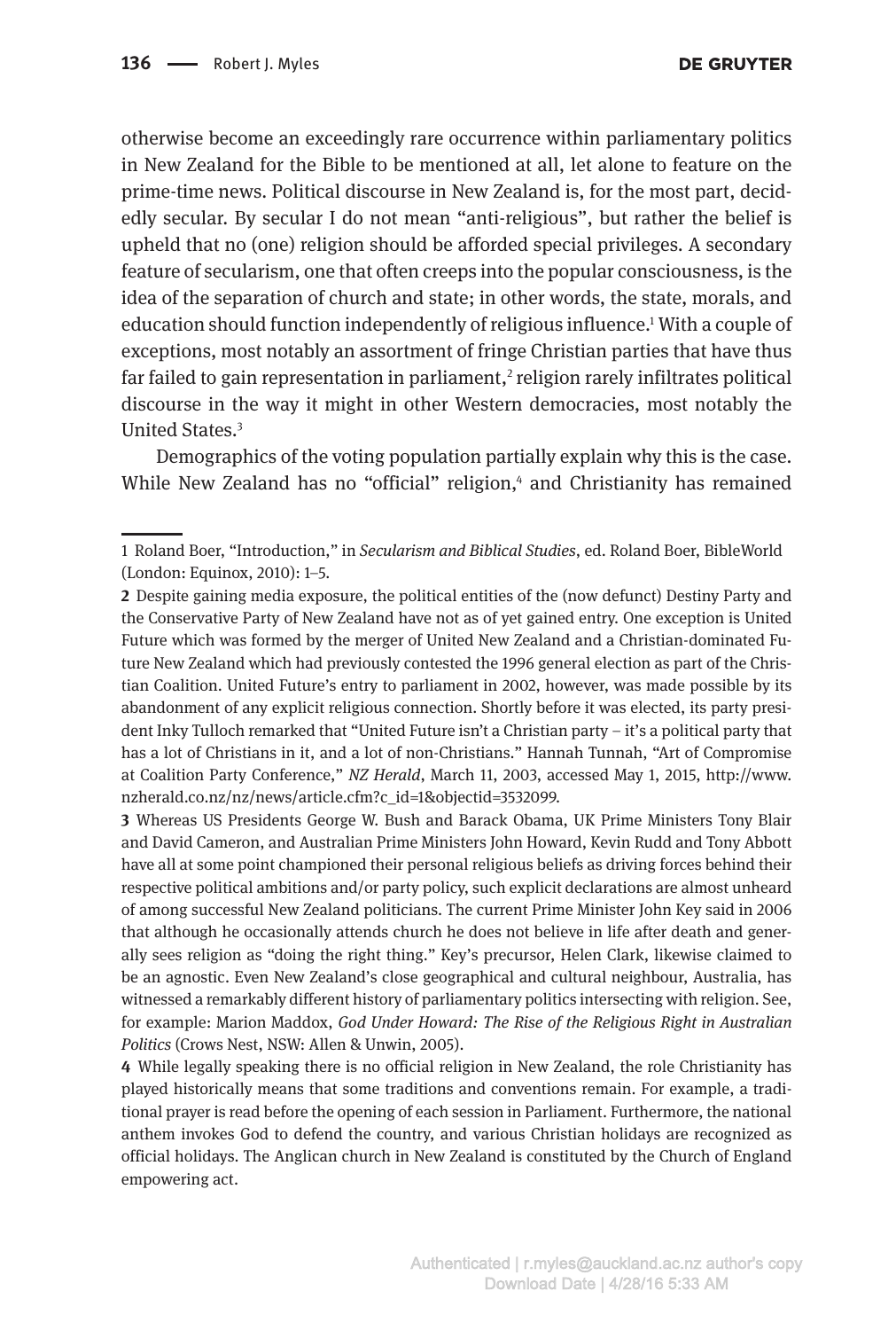the majority religious affiliation since European settlement in the nineteenth century, its influence has waned considerably in recent decades. The population is now marked by a rapidly growing indifference to institutional religion. By the 2013 national Census, the proportion of those who indicated they had no religion had risen to 41.9%. For the first time, the proportion affiliated with a Christian religion registered below 50%, and, of course, this number includes what might be called the "nominally affiliated" who identify with Christianity in a vague or loose sense.<sup>5</sup> Given this increased indifference to religion, it is not surprising that politicians would generally want to avoid the Bible and/or religion altogether. The risk of alienating a large proportion of the population is just too great. Even so, the Bible occasionally resurfaces both implicitly and explicitly in political discourse. The relative infrequency of these occurrences provides the perfect opportunity for a detailed examination of how the Bible functions in a context outside of its more familiar environment of institutionalized religion.

Accordingly, this article draws on Peters' sparse use of the Bible as a case study in the propagation of the "Cultural Bible" across the relatively irreligious landscape of New Zealand political culture. The Cultural Bible refers to the use of the Bible beyond its typical confines of institutional religion. The article will consider the iconic and rhetorical function of Peters' occasional references to the Bible, and repeated claims to knowledge of ancient Hebrew, but also takes a broader account of the presence (or absence) of the Bible in the construction of a particular political identity. It examines what makes infrequent references to the Bible palatable within a highly secularized political context that is generally suspicious of, and in some cases overtly hostile to, the incursion of religious influence. It also pushes a further point, namely, that every use of the Bible in contemporary political discourse is also, at one and the same time, an implicit or explicit political stance on the nature of multinational capitalism today. If we take the Marxist idea that class struggle is the motor force of history, then the Cultural Bible should be located within the ideological superstructure and analyzed with respect to the economic base upon which it is ultimately dependent. Because the emergence of the Cultural Bible is aligned historically to the rise and development of capitalism, and the dominant ideas of an age are the ideas of the ruling class, an appeal to the Bible's presumed cultural authority is simultaneously the deployment of a specific bourgeois creation. As we will observe, Peters' Bible is allied to an older style of capitalism, which emphasizes the protection

**<sup>5</sup>** "Census QuickStats about Culture and Identity," *Statistics New Zealand: Tatauranga Aotearoa*, April 15, 2014, accessed May 1, 2015, [http://www.stats.govt.nz/Census/2013-census/profile-and](http://www.stats.govt.nz/Census/2013-census/profile-and-summary-reports/quickstats-culture-identity/religion.aspx)[summary-reports/quickstats-culture-identity/religion.aspx](http://www.stats.govt.nz/Census/2013-census/profile-and-summary-reports/quickstats-culture-identity/religion.aspx).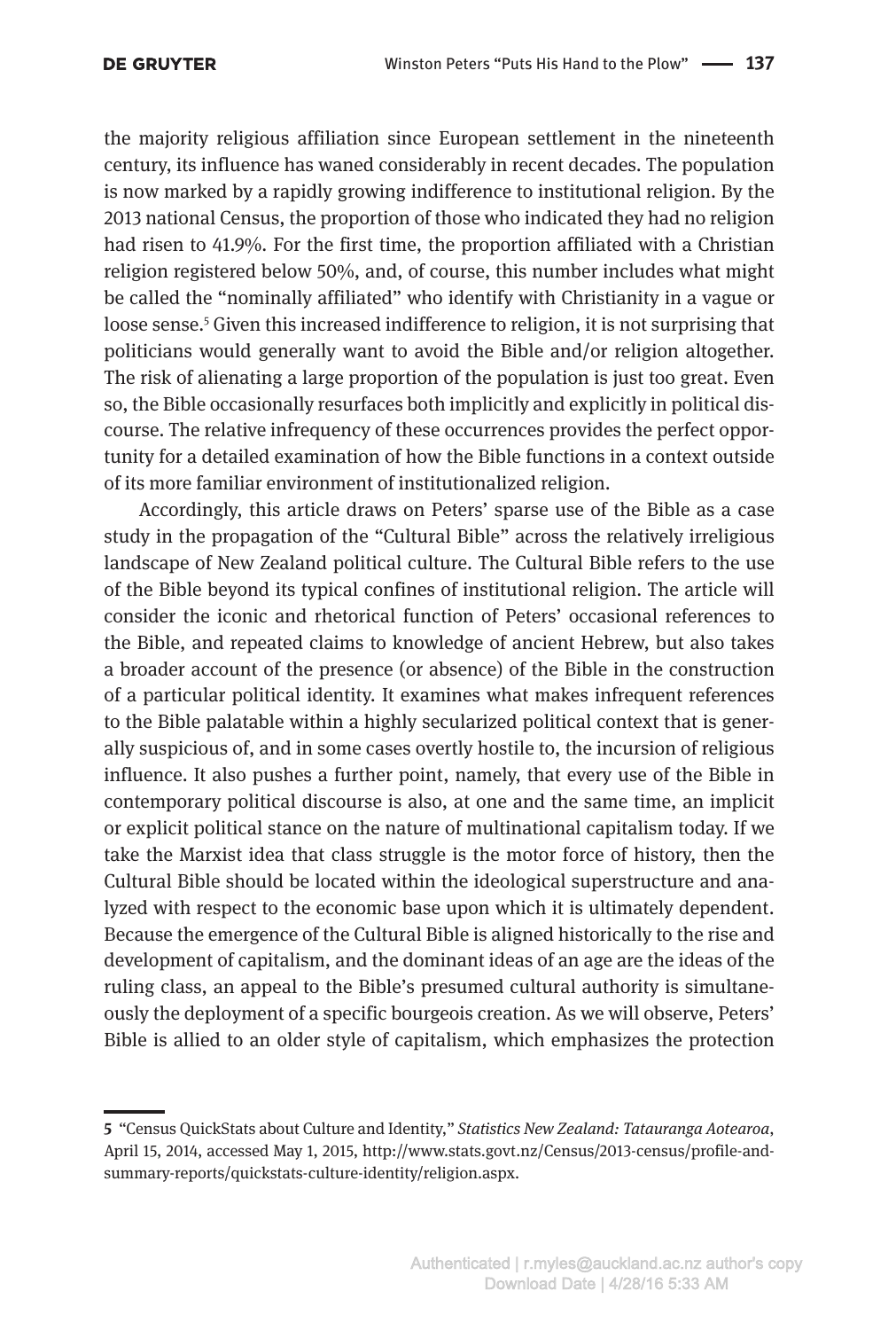of national economic interests, promotes a liberal conception of tolerance, and upholds the capitalist myth that hard work and determination will be rewarded with individual success.

Before getting to an examination of Peters' Bible in particular, I want to first introduce some previous research that will aid us in situating the various guises the Bible can take in contemporary political discourse. Because existing literature on the Bible and politics has been developed with regard to other contexts (primarily the US and England) I make a concerted effort to adapt one recent theory to the distinctive idiosyncrasies of the New Zealand political and cultural landscape. The implication of the Bible in political discourse should not, of course, be confined to the parochial circles of US and British politics. The treatment of what may seem, to an international audience, like an obscure topic, should illustrate how themes that have been addressed elsewhere apply in a particular and distinct way to this case in New Zealand.

### **2 The Bible in Contemporary Political Discourse**

As is hopefully obvious by now, the function of the Bible as an icon of cultural power is by no means confined to the inside of religious communities. As Yvonne Sherwood remarks, "the Bible-in-general or the Bible-as-icon functions as an overwhelming religious-cultural-political sensation, a sense of colour and form that has little to do with the text."6 Similarly, according to Erin Runions, repeated appeals to biblical authority in the US, often in the guise of popularized and occasionally secularized modes of Protestant interpretation, "smooth the way for the continual attempts to reassert US power in a world where national sovereignty must bow before the transnational circuits of capital and power."7

In his recent monograph, *Harnessing Chaos: The Bible in English Political Discourse Since 1968*, James G. Crossley, building on the work of Sherwood, presents an extremely useful taxonomy of the use of the Bible in politics that divides into roughly four categories: the Cultural Bible; the Liberal Bible; the Neoliberal Bible; and the Radical Bible.<sup>8</sup> What I take most strongly from Crossley's book is

**<sup>6</sup>** Yvonne Sherwood, *Biblical Blaspheming: Trials of the Sacred for a Secular Age* (Cambridge: Cambridge University Press, 2012), 2.

**<sup>7</sup>** Erin Runions, *The Babylon Complex: Theopolitical Fantasies of War, Sex, and Sovereignty* (New York: Fordham University Press, 2014), 1–2.

**<sup>8</sup>** James G. Crossley, *Harnessing Chaos: The Bible in English Political Discourse Since 1968*, Scriptural Traces (London: Bloomsbury, 2014).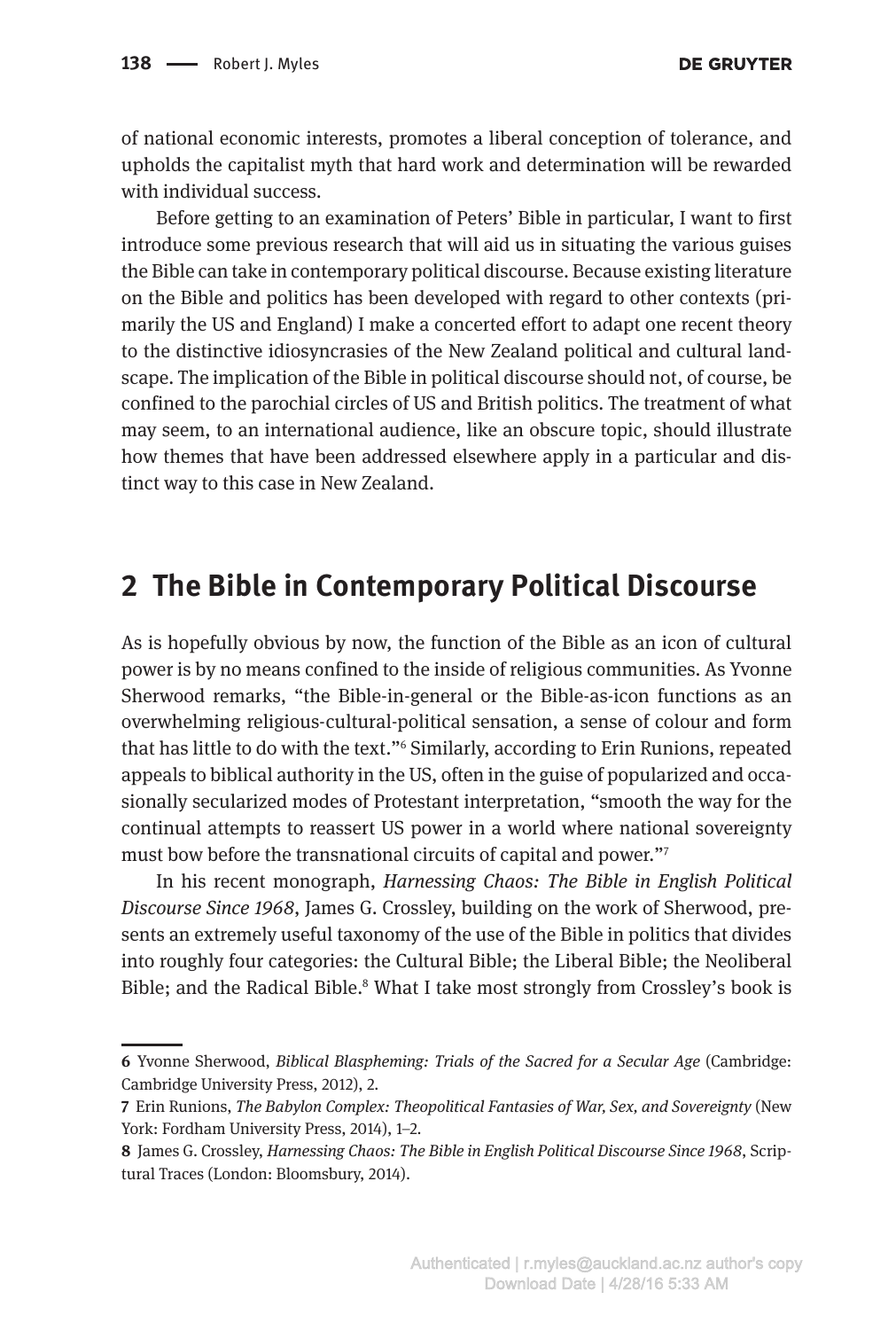that, rather than the Bible explicitly or implicitly influencing the direction of parliamentary politics *per se*, it functions primarily to buttress politicians' existing agendas. The actual content of the Bible matters very little and can just as easily be used to justify radical opposition (for example, the Occupy movement) as it can to establish the importance of personal responsibility or individualism (for example, Thatcherism) as the cornerstones of a purported English identity. What seems to matter most about the Bible, despite its general loss of religious significance, is its traditional and cultural appeal.

A product of the European Enlightenment, the "Cultural Bible," according to Sherwood and Crossley, describes the use of the Bible as a philological and pedagogical resource, a literary classic, a moral guidebook, and a historical archive. While the metaphysical and supernatural claims made by the text are implicitly bracketed to one side, the Bible is still championed as underpinning certain aspects of our shared cultural heritage and identity. The Cultural Bible repeatedly surfaces within New Zealand political discourse where an implicit code governing acceptable forms of biblically-inspired rhetoric rests on a dichotomized view of religion. Crudely put, it is generally deemed acceptable for politicians to speak of religion in a broadly moral and/or traditional sense. However, explicitly invoking God and/or speaking of religion or the Bible in a supernatural or metaphysical sense can quickly lead to trouble.

Pushing the Cultural Bible further, the "Liberal Bible" refers to the idea that what the Bible is "really about" is a prototype of liberal values like freedom, democracy, and individual human rights. Sherwood describes the Liberal Bible as "the vague modern chimera of Bible where the Bible conveniently and usefully becomes a vague container for morality (the religious translated into practical, universal and utilitarian terms), the civil, the democratic and the humane."9 Domenico Losurdo has demonstrated how the various contradictions within the most important developments of liberal thought took place alongside the rise of capitalism and against the backdrop of widespread slavery.10 It is worth including within this category, then, the typically understated view that the Liberal Bible is also used to espouse the tenets of liberalism's economic handmaiden, capitalism. This includes using the Bible to naturalize the interests of private property, individual entrepreneurship, and other values upheld by the bourgeoisie (the ruling class under the capitalist social formation). For example, the Liberal Bible has repeatedly been mobilized in parliamentary politics to sacralize dominant concepts of labor exploitation. During the Leaders' Debate between the National

**<sup>9</sup>** Sherwood, *Biblical Blaspheming*, 4.

**<sup>10</sup>** Domenico Losurdo, *Liberalism: A Counter-History*, trans. Gregory Elliott (London: Verso, 2011).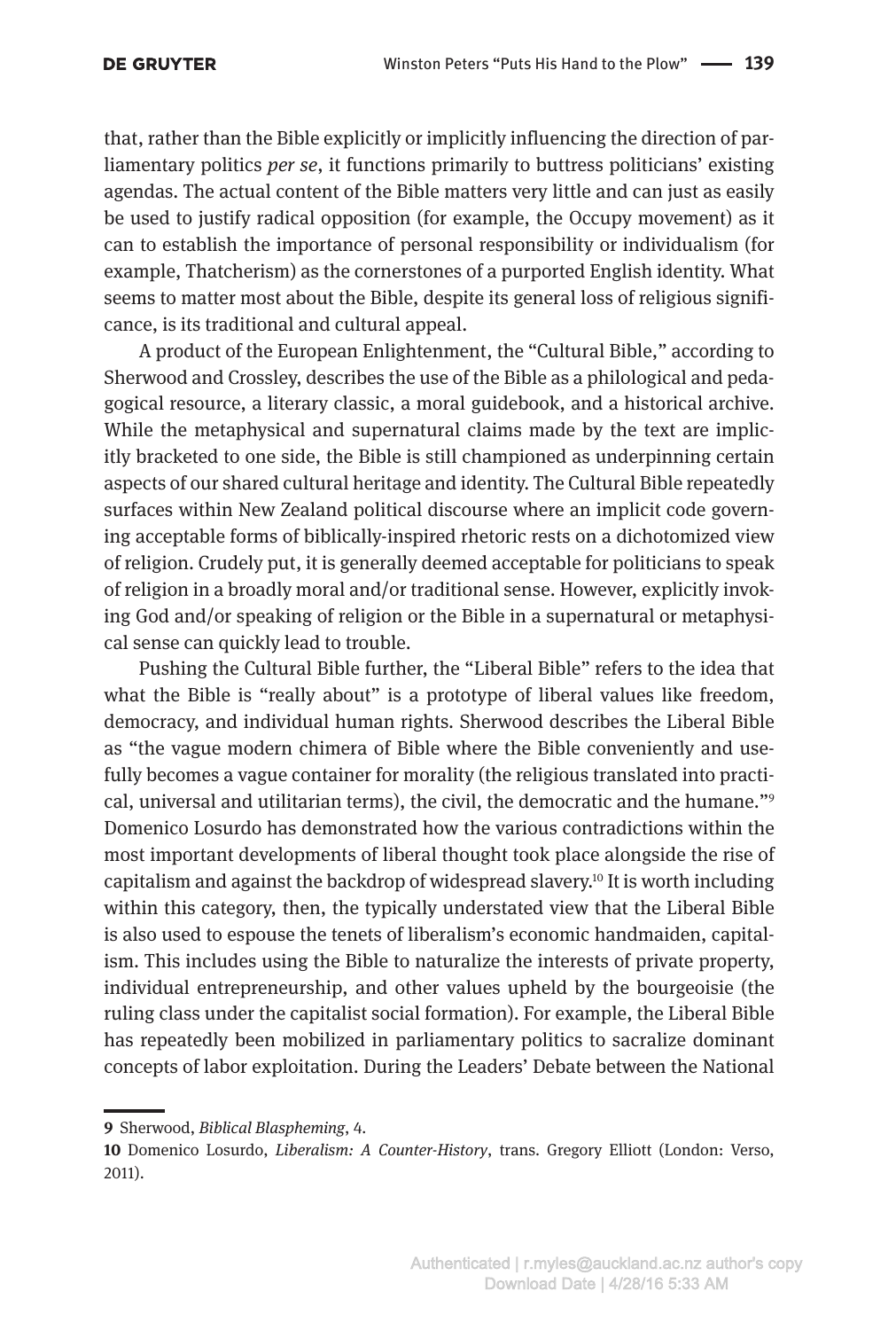Party leader Robert Muldoon and the Labour Party leader David Lange for the 1984 general election, for instance, biblical language was repeatedly evoked. Muldoon suggested that the people of New Zealand should distrust the "Socialist trade union party that promises them the kingdom of God without prayer and the goods of this Earth without work."11 Presumably this was meant to align the values of the Bible to capitalist ideology.

However, just as the Bible has been used to rationalize the supposed "timelessness" of Western liberal and capitalist values, it has equally been used to underwrite a plethora of competing worldviews and value systems. The Liberal Bible, in fact, represents a shift from the Monarchist's Bible, under which the Monarch's authority and the feudalist social formation was sustained by claims to divine sanction. Similarly, the "Neoliberal Bible," as suggested by Crossley, represents the idea that the Bible is largely compatible with the ideals of neoliberal governance which has gradually embedded itself as the dominant political ideology in the West over the past forty or so years. Neoliberalism refers to the contemporary, "post-political" milieu in which politics is treated primarily as economic administration and management in contrast to representing the class interests of particular groups in society. An intensification of classical liberal ideals, it promotes cultural indeterminacy, individualism, the free market, deregulation, and the privatization of welfare and other aspects of the state.<sup>12</sup>

While neoliberal ideology functions as a "hegemonic mode of discourse"<sup>13</sup> in New Zealand, the Neoliberal Bible has itself been relatively absent from political discourse. This is in stark contrast to England and the US. It appears that politicians in New Zealand have seen less reason to justify moves towards multiculturalism, unbridled markets, and privatization through biblical validation. Interestingly, Winston Peters' has typically positioned himself *against* certain tenets of neoliberal ideology, for instance, by opposing privatization and advocating the safeguard of certain nationalist interests. Be that as it may, he is by no means opposed to capitalist ideology as such; rather his political orientation is largely affixed to an older style of capitalism at odds with the new neoliberal orthodoxy.

Finally, the "Radical Bible" is an alternative tradition to the Liberal, and Neoliberal Bibles which equates the Bible with the legacy of Socialist politics

**<sup>11</sup>** "The 1984 Leaders' Debate," *NZ on Screen*, accessed May 1, 2015, [http://www.nzonscreen.](http://www.nzonscreen.com/title/the-1984-leaders-debate-1984) [com/title/the-1984-leaders-debate-1984](http://www.nzonscreen.com/title/the-1984-leaders-debate-1984).

**<sup>12</sup>** For more on the influence of neoliberal ideology on biblical scholarship, see: James G. Crossley, *Jesus in an Age of Neoliberalism: Quests, Scholarship, and Ideology* (Sheffield: Equinox, 2012); Robert J. Myles, *The Homeless Jesus in the Gospel of Matthew* (Sheffield: Sheffield Phoenix, 2014). **13** David Harvey, *A Brief History of Neoliberalism* (Oxford: Oxford University Press, 2005), 3.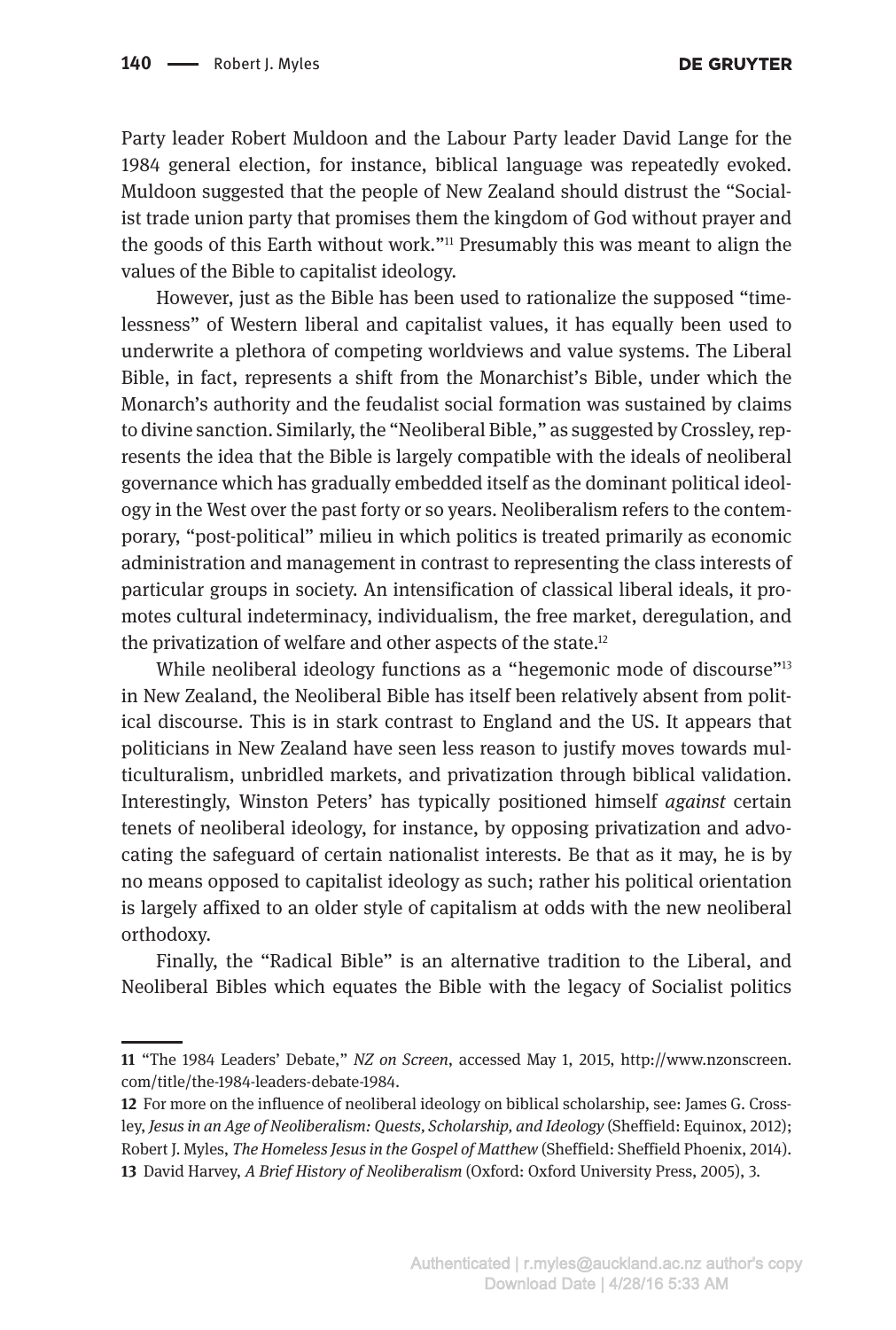and other radical and revolutionary movements. Like the Liberal and Neoliberal Bibles, the Radical Bible still rests on claims to what the text "really means." It wields the cultural power of the Bible to ground a critical posture towards unbridled capitalism and abuses of political power. Crossley suggests that the Radical Bible was effectively pushed to the fringes of English parliamentary politics altogether during the rise and consolidation of Thatcherism and the decline of Keynesian economics.<sup>14</sup> This is also apparent in New Zealand, where a soft version of the Radical Bible once existed at the center of the political establishment but now remains firmly on its margins, if it is to be found at all. In 1938 the then Labour Prime Minister Michael Joseph Savage began drawing up plans for the welfare state, famously terming it "Applied Christianity." Savage regarded the implementation of a social safety net as a deliberate outworking of his Roman Catholic faith – it was the "kingdom of heaven" come to Earth – and he frequently employed biblical themes and imagery to bolster his political rhetoric. In subsequent decades, however, the Radical Bible once espoused by Savage became less viable for mainstream politics, and this tradition has largely disappeared from purview.

Even so, an alternative Radical Bible generated by New Zealand's distinct colonial heritage continues to have a presence in current-day political discourse. This alternative tradition draws less on Socialist influences and more on radical indigenous responses to European colonialism. Specifically, the colonial encounter of British settlers and missionaries in the nineteenth century gave rise to a particular reading of the Bible amongst some Māori who responded by privileging aspects of the Old Testament over the New. Indeed, by the time of the signing of New Zealand's founding document the Treaty of Waitangi in 1840,<sup>15</sup> Māori had begun to regard themselves in a position similar to that of the ancient Israelites under foreign rule in their own land. As a result, a number of Māori religious movements emphasized their supposedly "Hebraic" elements. As Judith E. McKinlay notes, "Māori biblicism moved on to become markedly different from that taught by the missionaries. Māori prophetic movements multiplied as biblically literate leaders found in the scriptures a framework for ordering their lives

**<sup>14</sup>** Crossley, *Harnessing Chaos*, 10–19.

**<sup>15</sup>** The treaty was meant to be a partnership between Māori and the British Crown. While supposed to create unity, different interpretations and breaches of its clauses have caused conflict. Since the 1970s increased efforts by the government and other stakeholders have been made to honour the principles of the treaty. See further: Allan K. Davidson, "The Interaction of Missionary and Colonial Christianity in Nineteenth Century New Zealand," *Studies in World Christianity* 2 (1996), 145–66.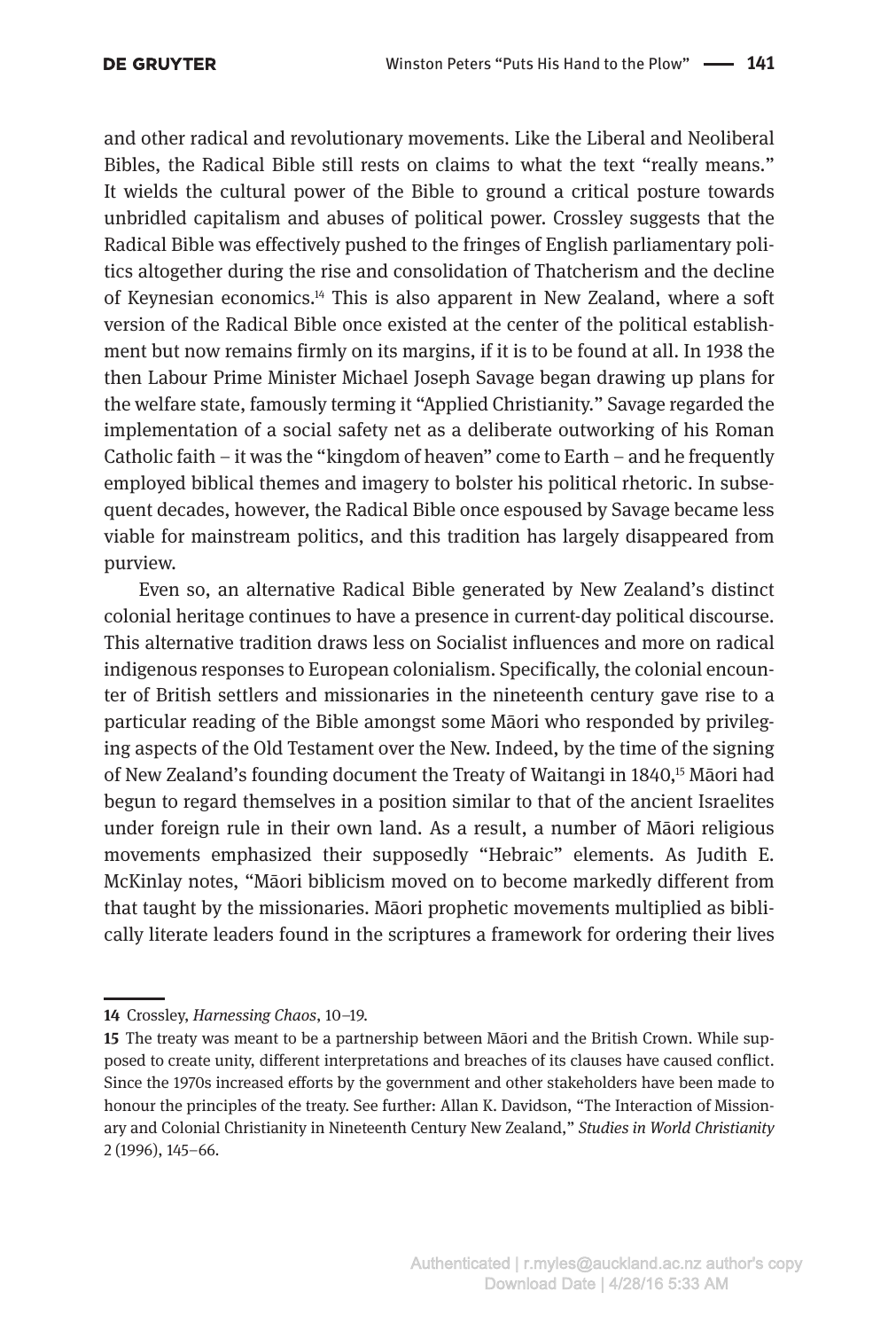both under and against the colonizers."16 This took place not necessarily as a rejection of Christianity, but rather as one aspect of the syncretization of the new missionary teachings from *Pākehā* (those of European descent) with the beliefs and situation of the colonized Māori.17

This alternative Radical Bible still occasionally manifests in current-day political discourse. One such example involves the leader of the Mana Party, Hone Harawira, whose core constituency of mostly northern Māori has a relatively high concentration of religious adherence. The Left-wing Mana Party was formed in 2011 following Harawira's resignation from the Māori Party, which was in coalition with the governing centre-Right National Party. Mana described its mission as giving voice to "the poor, the powerless and the dispossessed" and striving to "empower them against the government by the rich and powerful for the rich and powerful."18 Harawira himself has claimed to draw inspiration from traditional Māori spirituality and not Christianity.19 However, in the lead up to the 2011 Te Tai Tokerau (a reserved parliamentary seat for the representation of Māori) byelection, members of the prominent Ratana church asserted that Harawira was the fulfillment of a prophecy. Ratana is both a form of Māori Christianity and an indigenous political movement founded in the early twentieth century.<sup>20</sup> Its founder, Tahupotiki Wiremu Ratana (1873–1939), is reported to have uttered: "[t] urn your eyes to the north, a young man will rise up carrying the Treaty [of Waitangi]." A senior minister from the church in 2011 explained that "[t]he founder of

**<sup>16</sup>** Judith E. McKinlay, "Braiding the Traditions in Aotearoa/New Zealand," in *The Future of the Biblical Past: Envisioning Biblical Studies on a Global Key*, eds. Roland Boer and Fernando F. Segovia (Atlanta: SBL, 2012): 209. Cf. Judith E. Mckinley, *Troubling Women and Land: Reading Biblical Texts in Aotearoa New Zealand.* Bible in the Modern World 59 (Sheffield: Sheffield Phoenix, 2014); Homi K. Bhabha, *The Location of Culture* (London: Routledge, 1994).

**<sup>17</sup>** See further: Bronwyn Elsmore, *Like Them That Dream: The Māori and the Old Testament*, 3rd edn. (Auckland: Libro International, 2011); David M. Gunn, "Colonialism and the Vagaries of Scripture: Te Kooti in Canaan (A Story of Bible and Dispossession in Aotearoa/New Zealand)," in *God in the Fray*, eds. Tod Linafelt and Timothy K. Beal (Minneapolis: Fortress, 1998): 127–142; Mary Huie-Jolly, "Māori 'Jews' and a Resistant Reading of John 5.10–47," in *John and Postcolonialism: Travel, Space and Power*, eds. Musa W. Dube and Jeffrey L. Staley (London: Sheffield Academic, 2002): 94–110; Bronwyn Elsmore, "The 'Jews' Response" in *Mana From Heaven: A Century of Māori Prophets in New Zealand*, 2nd edn. (Libro International, 2013), ebook edition. **18** "Mana Party Political Pamphlet," [http://mana.net.nz/wp-content/uploads/2011/10/Mana\\_](http://mana.net.nz/wp-content/uploads/2011/10/Mana_pamphlet_web.pdf) [pamphlet\\_web.pdf](http://mana.net.nz/wp-content/uploads/2011/10/Mana_pamphlet_web.pdf) (accessed 19 July, 2015).

**<sup>19</sup>** "Fast Fire Leaders Question: God," *NZ Herald*, September 3, 2014, [http://www.nzherald.](http://www.nzherald.co.nz/national/news/video.cfm?c_id=1503075&gal_cid=1503075&gallery_id=145226) [co.nz/national/news/video.cfm?c\\_id=1503075&gal\\_cid=1503075&gallery\\_id=145226](http://www.nzherald.co.nz/national/news/video.cfm?c_id=1503075&gal_cid=1503075&gallery_id=145226) (accessed 1 May, 2015).

**<sup>20</sup>** See further: Keith Newman, *Ratana: the Prophet* (North Shore City: Raupo, 2009); Bronwyn Elsmore, "The Ratana Church" in *Mana From Heaven*, ebook edition.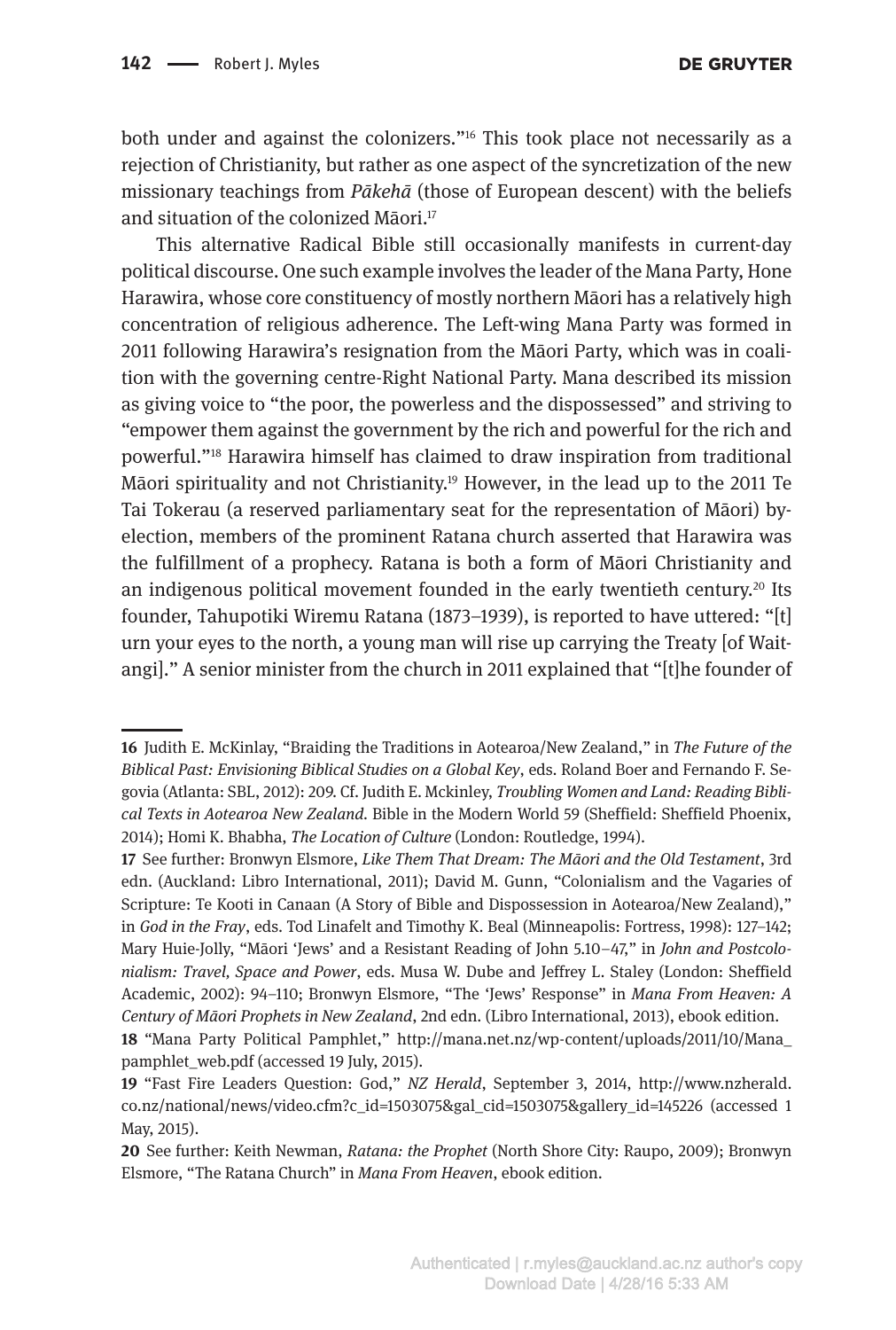Ratana carried two books: the Bible and the Treaty."<sup>21</sup> For the Ratana church, the Bible is very much to be found on the side of radical indigenous politics.

Yet, this alternative radical tradition can also manifest as an outright rejection of the Bible. Despite being viewed as the fulfillment of a prophecy in the eyes of Ratana church, Harawira himself comedically named "The Bible" as his favorite fictional book in a quiz of political party leaders.<sup>22</sup> In fact, Harawira has explicitly expressed his view that the Bible is a tool of European colonial oppression. In a 2012 newspaper column, Harawira opined that "back in 1840, Māori owned the whole of Aotearoa, and although life wasn't exactly a bunch of roses, we had strong and vibrant societies dotted all round the country, until you guys [European settlers] introduced the gun, the Bible and the pox of course, and wreaked havoc and devastation like we'd never seen before."<sup>23</sup> Harawira dismisses the Bible as a toxic text of terror, deemed guilty by its murky association with colonial history and economic exploitation.

As we will see, however, Winston Peters' use of the Bible is much more conventional and aligns closely with both the Cultural and Liberal Bibles. Despite his Māori heritage, the radical indigenous tradition of biblical interpretation is absent. Something of a savvy political operator, Peters' occasional references to the Bible function to build cachet amongst his various constituencies. This predominantly consists of an older voting demographic who might hold nostalgic sentiments for a bygone era of politics when the Bible was arguably afforded a more privileged standing in New Zealand society.

#### **3 Winston Peters: A Political Phenomenon?**

A recent unauthorized biography of Winston Peters brandishes the subtitle "the story of a political phenomenon" and begins with the following summation: "[l]ove him or loathe him (and there are few people to be found in the middle ground), Winston Peters has been a driving force, a Colossus, of New Zealand

**<sup>21</sup>** Yvonne Tahana, "Hone Is Our Prophet, Ratana Parish Says," *NZ Herald*, June 17, 2011, [http://](http://www.nzherald.co.nz/nz/news/article.cfm?c_id=1&objectid=10732715) [www.nzherald.co.nz/nz/news/article.cfm?c\\_id=1&objectid=10732715](http://www.nzherald.co.nz/nz/news/article.cfm?c_id=1&objectid=10732715) (accessed 1 May, 2015).

**<sup>22</sup>** Charlie Gates, "John Key likes... Johnny English?: Leaders Reveal Favourite Movies and Books," *The Dominion Post*, November 23, 2011, [http://www.stuff.co.nz/dominion-post/news/](http://www.stuff.co.nz/dominion-post/news/politics/election-2011/6017292/John-Key-likes-Johnny-English) [politics/election-2011/6017292/John-Key-likes-Johnny-English](http://www.stuff.co.nz/dominion-post/news/politics/election-2011/6017292/John-Key-likes-Johnny-English) (accessed 1 May, 2015).

**<sup>23</sup>** Hone Harawira, "Paul Holmes, Māori Have Plenty to Protest," *NZ Herald*, February 15, 2012, [http://www.nzherald.co.nz/nz/news/article.cfm?c\\_id=1&objectid=10785544](http://www.nzherald.co.nz/nz/news/article.cfm?c_id=1&objectid=10785544) (accessed 1 May, 2015).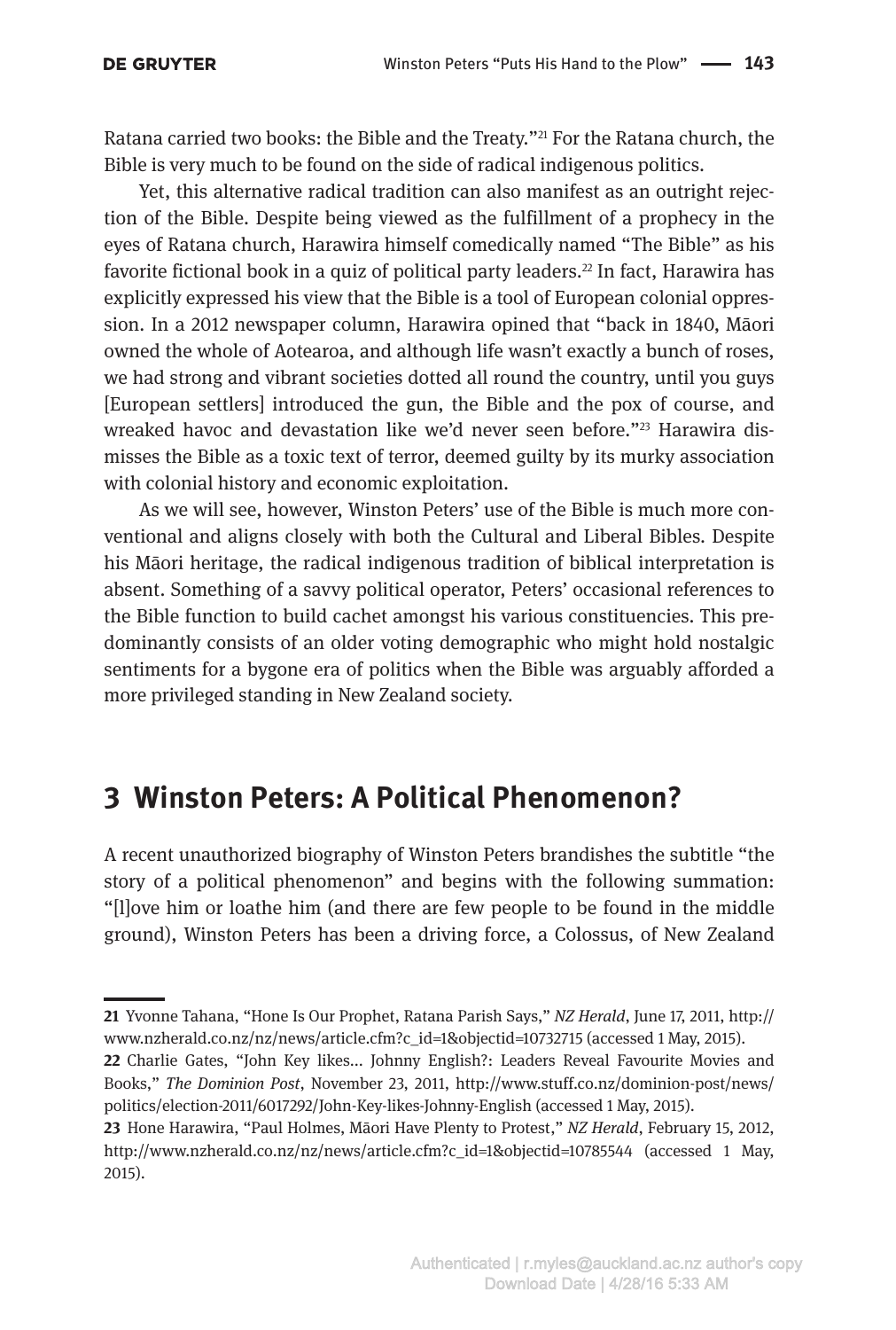politics for nigh on four decades."24 Although regularly construed as something of a maverick by the mainstream media, he has over his relatively long tenure held numerous offices of responsibility. First elected as a Member of Parliament (MP) for the National Party in 1978, Peters later founded his own political party, New Zealand First, which was subsequently elected to parliament in 1993 and continues to have a presence as a minor party. Currently in opposition, he previously served in government as the Deputy Prime Minister, Treasurer of New Zealand, Minister of Māori Affairs, and Minister of Foreign Affairs. In terms of recent global political trends, NZ First can be situated with nationalist forces on the political Right. A populist leader who often bemoans increased levels of immigration to New Zealand, Peters has also expressed opposition to neoliberal market reforms such as free trade, the increasing power given to offshore investors, and the outsourcing of manufacturing jobs.

Born in 1945 to a Scottish mother and Māori father, Peters grew up in Whananaki, a small rural town on the north east coast of the North Island. During a speech at his former primary school's 125th Jubilee in 2012, Peters remarked that the place "was a most unusual community, comprised of Māori and European, a significant number of which were members of the Exclusive Brethren Church." He joked that "most of us, whether Māori or European, had our noses pressed against the window because for this Church, the rest of us were all outsiders!"25

For the most part, however, Peters has not made a regular habit of sharing his personal views on religion. One exception is his occasional tongue-lashing against the so-called horrors of Islam. This appears to be linked to NZ First's broader stance on curtailing the flow of immigration. Peters implicitly harnesses the power of the Liberal Bible – the idea that the Bible undergirds Western democracy and its values – to solidify the impression of Muslim immigrants as "outsiders." For example, he has explicitly contrasted the "anti-Semitic, anti-Christian, and anti-gay (…) intolerance" of Islamic fundamentalism with New Zealand's own traditions, which are ostensibly not these things. In the wake of the 2005 London suicide bombings, Peters suggested that "[w]e cannot take our tradition of toleration for granted when we are importing fanatics for whom that tradition is alien" and moreover that "[i]n many parts of the world the Christian faith is

**<sup>24</sup>** Ian Wishart, *Winston: The Story of a Political Phenomenon* (Auckland: Howling at the Moon, 2014), 1.

**<sup>25</sup>** Winston Peters, "Whananaki Primary School – 125th Anniversary," *NZ First Party Website*, October 12, 2012,<http://nzfirst.org.nz/speech/whananaki-primary-school-125th-anniversary> (accessed 1 May, 2015).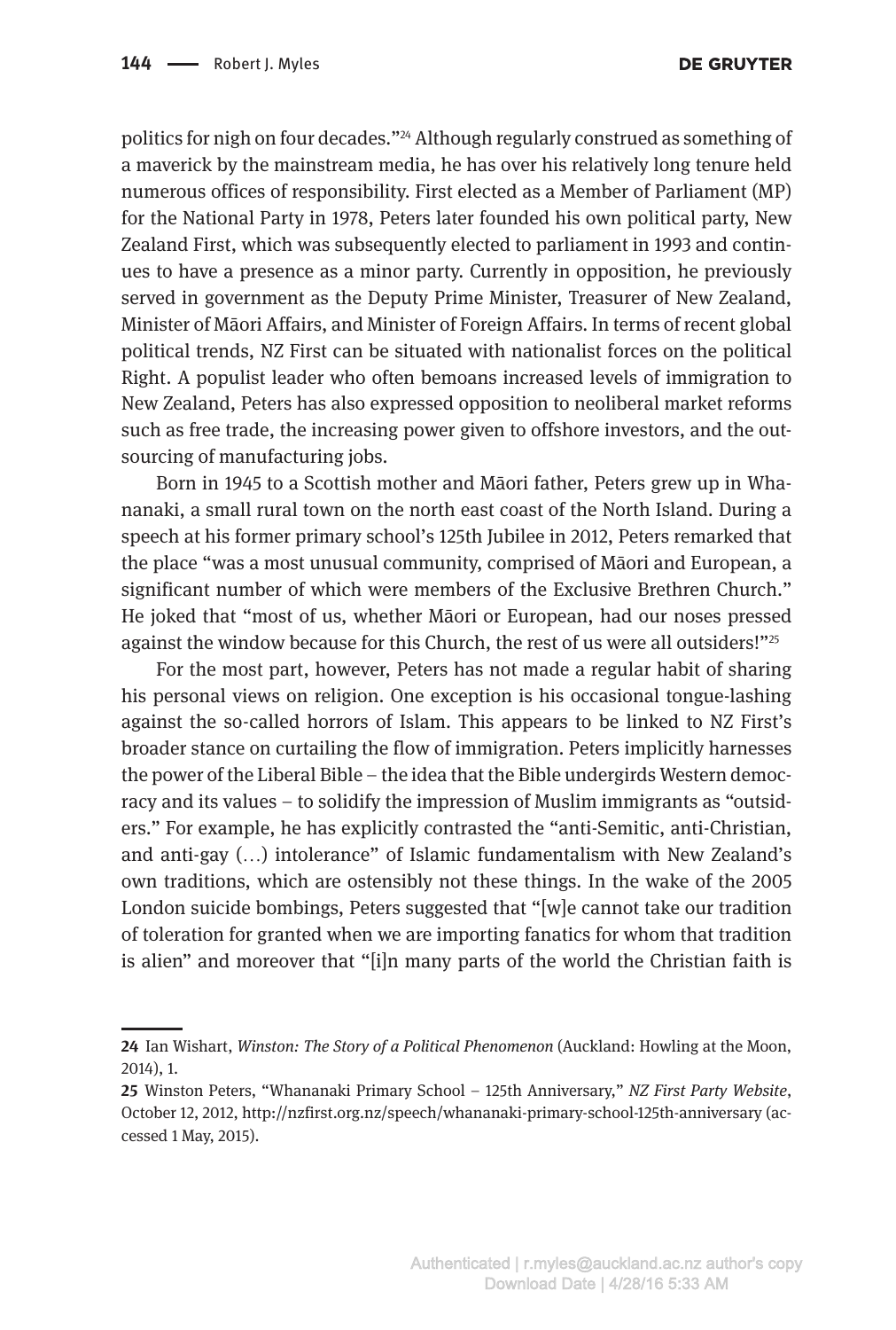under direct threat from radical Islam,"<sup>26</sup> thereby drawing an implicit connection between "Western" New Zealand society and a distinctly tolerant and liberal reading of Christianity.

While Peters' stance against both moderate and radical forms of Islam might stem from his populist partiality against immigration, such rhetoric also taps into a broadly entrenched view of the Bible itself as somehow underpinning the structures of Western civilization. Simply put: bourgeois democracy and liberal toleration are presumed to be an outworking of underlying biblical principles inherited from the Christian past. As Sherwood observes, "Western modernity has its own sacred sites – distinct notions of personhood, freedom, morality, democracy, rights, identity and respect/reverence for identities – which are often vaguely related back to Christianity and the Bible, as if these were the key enabling conditions for the discovery of these distinctly 'Western' goods."27 This is typically contrasted with the Qur'an, underpinning the supposedly anti-democratic and intolerant values of Islamic societies. Of course, as Sherwood argues, such views rest upon interpretations of what the Bible or Qur'an "really means" that are often anything but clear, stemming more from assumptions about these texts than through careful engagement.

Another example of Peters' foray into religion demonstrates how Peters uses the Bible to buttress existing political agendas. Again, this use does not stem from religious commitment, but rather from the presumed power of the Bible to bolster one's cultural credibility. Back in 2005 during a visit to Tauranga Boys' College, Peters spoke casually of his personal views on the Bible, including the small detail that he learned ancient Hebrew. During a question and answer session with the students, Peters, whose previous remarks on immigration have courted accusations of racism, made a potentially anti-Semitic joke about a Jewish man called Malachi who begged Jehovah to let him win the lottery so that he could pay for his sick daughter's operation. According to Peters "she couldn't wait for the hospital waiting lists – that's how you know it's about a New Zealand Jew." In a pre-emptive show of defense, however, Peters remarked: "Before you rush off thinking 'Ah, here comes one of his racist jokes' – which I never tell – I did Hebrew for my language at university." Declaring that "the Old Testament was my textbook," Peters explained in more detail:

**<sup>26</sup>** Kevin Taylor and Claire Harvey, "Peters Warns of Muslim Serpents," *NZ Herald*, July 29, 2005, [http://www.nzherald.co.nz/nz/news/article.cfm?c\\_id=1&objectid=10338138](http://www.nzherald.co.nz/nz/news/article.cfm?c_id=1&objectid=10338138) (accessed 1 May, 2015).

**<sup>27</sup>** Sherwood, *Biblical Blaspheming*, 5.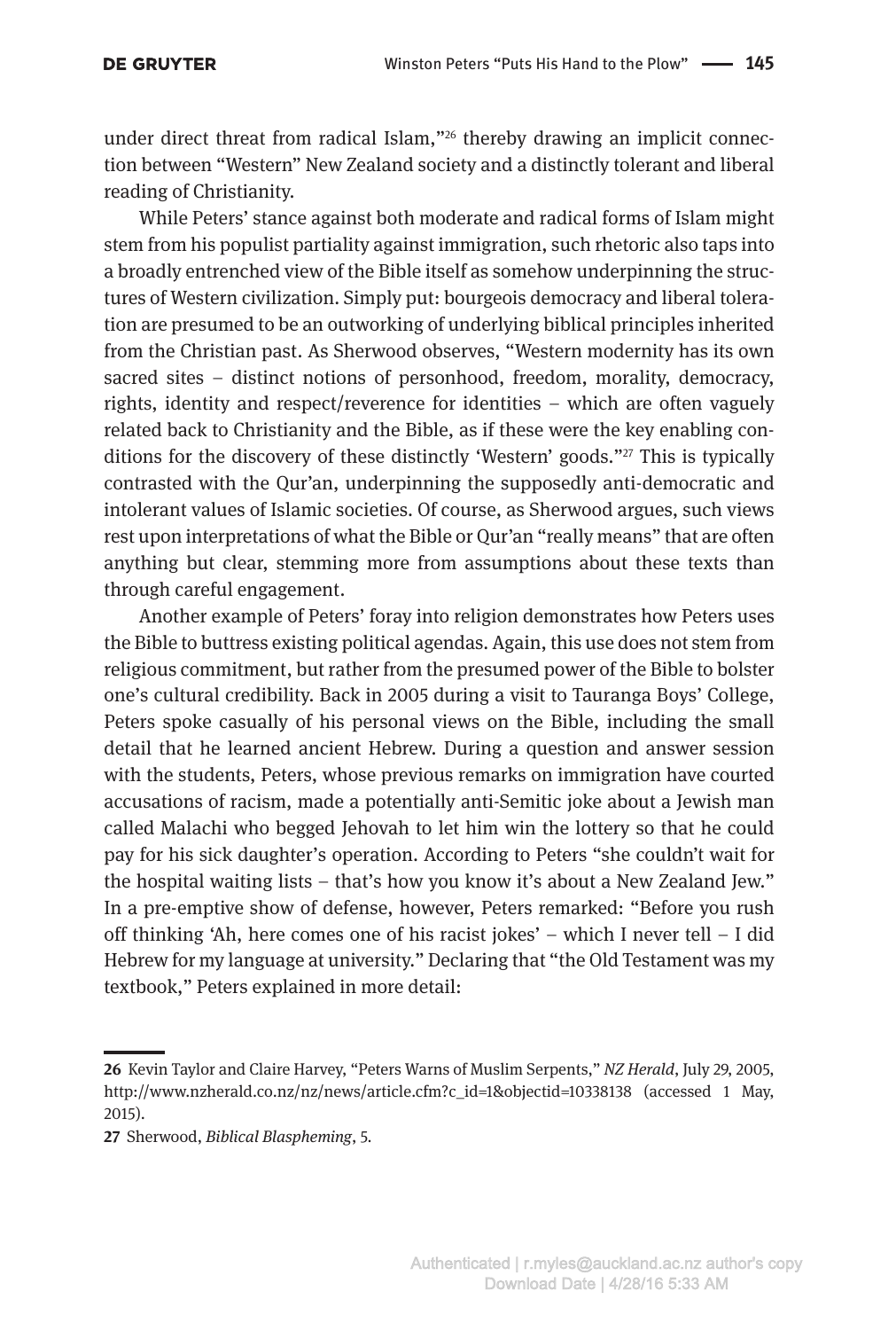I was at University and I was doing law and I needed a classics subject, I looked around and went past this class and noticed up on the board were eight people signed up for ancient Hebrew, and all their names looked like they were Jewish. I thought, well, if I as a Gentile put my name up there, then I might get some pretty special treatment. They won't want me to fail. So I signed up to it, and luckily I passed, and it was one of the greatest things I ever did because it was fascinating.<sup>28</sup>

In a later interview with the *NZ Herald*, Peters once again mentioned his knowledge of Hebrew. Justifying his choice of studying Hebrew over Māori, Peters asserted that:

All you have to understand about life is the works of Shakespeare and the Old Testament. Then you will understand what human nature is all about. Nothing has changed in all this time. [All other literature is] refinements of a work that has already been written.<sup>29</sup>

Peters' repeated fascination with Hebrew and the Old Testament in particular is intriguing given the importance of the Old Testament for Māori, as mentioned above. Yet, Peters' framing of his appreciation for the Old Testament appears to stem not from the indigenous Radical Bible tradition but rather from an acknowledgment of the supposed importance of the Cultural Bible for understanding Western society. The Old Testament, as well as certain "classics" like the works of Shakespeare, is seen to underpin universal truths about human nature. Shakespeare is a rather interesting counterpart in this respect given that his collected works can be seen to reflect a social situation marked by the collapse of feudalism and the onset of capitalist thinking.30 Peters' privileging of a distinctly Western canon to aid in the universal construction of modern bourgeois identity is typical of a much broader appeal to the Cultural Bible as an authority in contemporary political discourse.

# **4 "Putting His Hand to the Plow": Winston Peters' Cultural Bible**

Having explored the various manifestations of the Bible in parliamentary politics, and introduced Winston Peters' occasional use of both the Cultural and Liberal

**<sup>28</sup>** Claire Harvey, "Schoolboys Grill Peters," *NZ Herald*, August 22, 2005, [http://www.nzherald.](http://www.nzherald.co.nz/nz/news/article.cfm?c_id=1&objectid=10341640) [co.nz/nz/news/article.cfm?c\\_id=1&objectid=10341640](http://www.nzherald.co.nz/nz/news/article.cfm?c_id=1&objectid=10341640) (accessed 1 May, 2015).

**<sup>29</sup>** Claire Trevett, "I Did It My Way," *NZ Herald*, July 20, 2013, [http://www.nzherald.co.nz/nz/](http://www.nzherald.co.nz/nz/news/article.cfm?c_id=1&objectid=10900416) [news/article.cfm?c\\_id=1&objectid=10900416](http://www.nzherald.co.nz/nz/news/article.cfm?c_id=1&objectid=10900416) (accessed 1 May, 2015).

**<sup>30</sup>** See further: Paul N. Siegel, *Shakespeare's English and Roman History Plays: A Marxist Approach* (Rutherford, NJ: Fairleigh Dickinson University Press, 1986).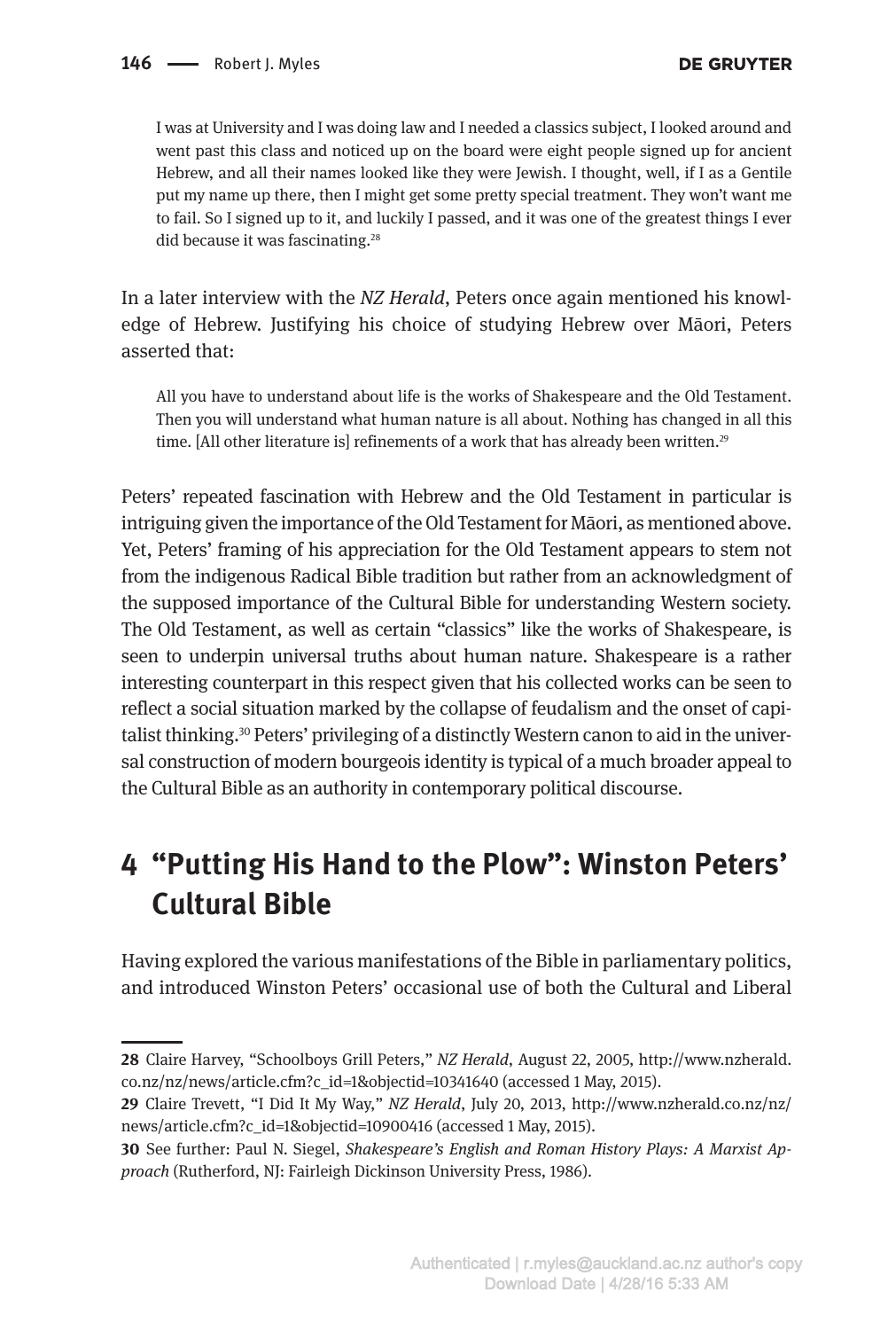Bibles, I now return to a deeper analysis of the event with which this article began, namely, Peters' explicit reference to Luke 9:62 on the eve of the Northland by-election. This unlikely appearance of the Bible raises several questions that demand our attention. This is because it was not, in fact, the first time Peters had quoted Luke 9:62 while speaking to the media. On at least two occasions, spaced ten years apart, Peters had cited the exact same verse to surprisingly different effect. As we will see, for Peters, the meaning of the text is highly malleable depending upon the (political) situation he applies it to. Even so, its usefulness as a cultural and rhetorical authority remains consistent.

The first time Peters is reported to have quoted this verse was for an interview with the *NZ Herald* in the lead up to the 2005 general election. Asked which of the main parties was his preferred coalition partner, and whether NZ First would be able to work alongside the Green party in a governing arrangement, Peters answered as follows:

We don't see that happening. Our predictions for the next election don't have that scenario happening  $(...)$  There's a famous verse in the Bible that goes like this: any man who sets his hand to the plough and then looks backwards is not fit for the Kingdom of Heaven. Politics is not heaven, but you get my point. $31$ 

The interviewer followed up by asking Peters about other potential coalition partners, leaving aside Peters' obscure biblical reference. During the 2015 Northland by-election, Peters once again returned to Luke 9:62. This time the quote was televised during the prime-time news. Look closely at the similarities between the surrounding text of this and the previous quote:

There's a famous verse in the Bible (…) now I know politics is not the same as spiritual things (…) but it says 'any man who having once set his hand to the plow and looks backwards is not fit for the kingdom of heaven'. You get the point don't you  $(...)$  we're not out to lose.<sup>32</sup>

Again, Peters suffixes his biblical citation with the claim that its "point" should be obvious, although this is arguably not the case. The grammatical use of the second person to ambiguously address both journalists and the public heightens its rhetorical effect. As Peters provides no exegesis of the text his intended

**<sup>31</sup>** John Armstrong and Audrey Young, "Interview: Winston Peters, NZ First Party Leader," *NZ Herald*, July 30, 2005, [http://www.nzherald.co.nz/nz/news/article.cfm?c\\_id=1&objectid=10338212](http://www.nzherald.co.nz/nz/news/article.cfm?c_id=1&objectid=10338212) (accessed 1 May, 2015).

**<sup>32</sup>** "John Key Has More Promises for Northland," *One News*, March 27, 2015, [http://tvnz.co.nz/](http://tvnz.co.nz/national-news/john-key-has-more-promises-northland-video-6271539) [national-news/john-key-has-more-promises-northland-video-6271539](http://tvnz.co.nz/national-news/john-key-has-more-promises-northland-video-6271539) (accessed 1 May, 2015).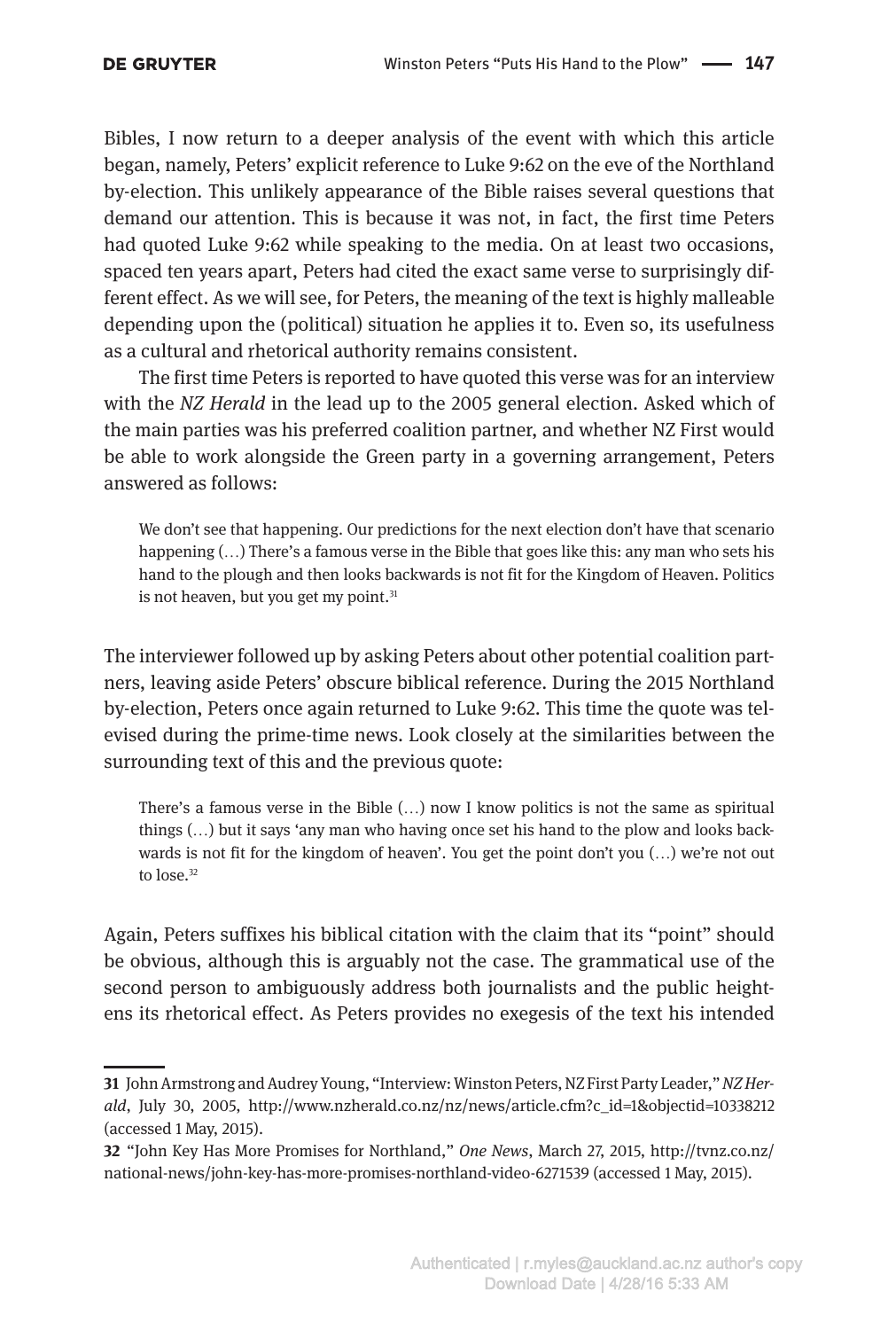meaning or application remains somewhat obscure. Within its broader literary context in the Gospel of Luke, the verse occurs during Jesus' journey to Jerusalem and is one of three sayings addressed to would-be followers (Luke 9:57–62). Joseph Fitzmyer suggests that "[p]lowing for the Kingdom means sacrifice; it can tolerate no distractions. Following Jesus means devotion to kingdom-work and transcends even ordinary family affection."<sup>33</sup> The fact that the original text is itself somewhat vague as to its application beyond the immediate vicinity of agricultural labor provides Peters with the perfect opportunity to re-contextualize it. One might deduce that Peters is claiming his own determination will pay off, echoing the aspirational capitalist myth that hard work reaps its appropriate reward. While Jesus is speaking of the determination of Christian discipleship (of following Jesus and striving for the kingdom of God), Peters re-appropriates the text to make it about his own self-determination and political ambitions.

Peters also prefaces both these citations with the maxim, "[t]here's a famous verse in the Bible (…)". Even if his audience is unfamiliar with the biblical verse he cites, they no doubt understand what a Bible is and the cultural and religious power it purportedly represents. Accordingly, the maxim functions as a dog-whistle to his various constituencies. On the one hand, the positive framing of the Bible should appeal to Christians who regard it as their sacred text. On the other hand, Peters exhibits an aptitude for the Western cultural canon – his ability to recite biblical passages demonstrates an awareness and literacy that should allure those who recognize – even implicitly – the Bible as a foundational document in Western culture. In both cases, the content of the Bible is not as important as the fact that he is quoting from it. This is a perfect demonstration of the Bible-as-icon and/or the Cultural Bible in contemporary political discourse.

Another curious aspect worth teasing out concerns Peters' modification of the verse he quotes. The New Revised Standard Version renders Luke 9:62 as follows: "Jesus said to him, 'No one who puts a hand to the plow and looks back is fit for the Kingdom of God'." On both occasions, however, Peters departs from any known English translation (although the King James Version is his likely source given the use of masculine pronouns). The simple explanation is that Peters has memorized the verse incorrectly. Be that as it may, the variation at the end of the quote is potentially revealing. Whereas all major English translations contain "kingdom of God," Peters' version adopts the more Matthean-sounding "kingdom of heaven." While this saying of Jesus is absent from Matthew's gospel, and can

**<sup>33</sup>** Joseph A. Fitzmyer, *The Gospel According to Luke I-IX*, The Anchor Bible 28 (New York: Doubleday, 1982), 834.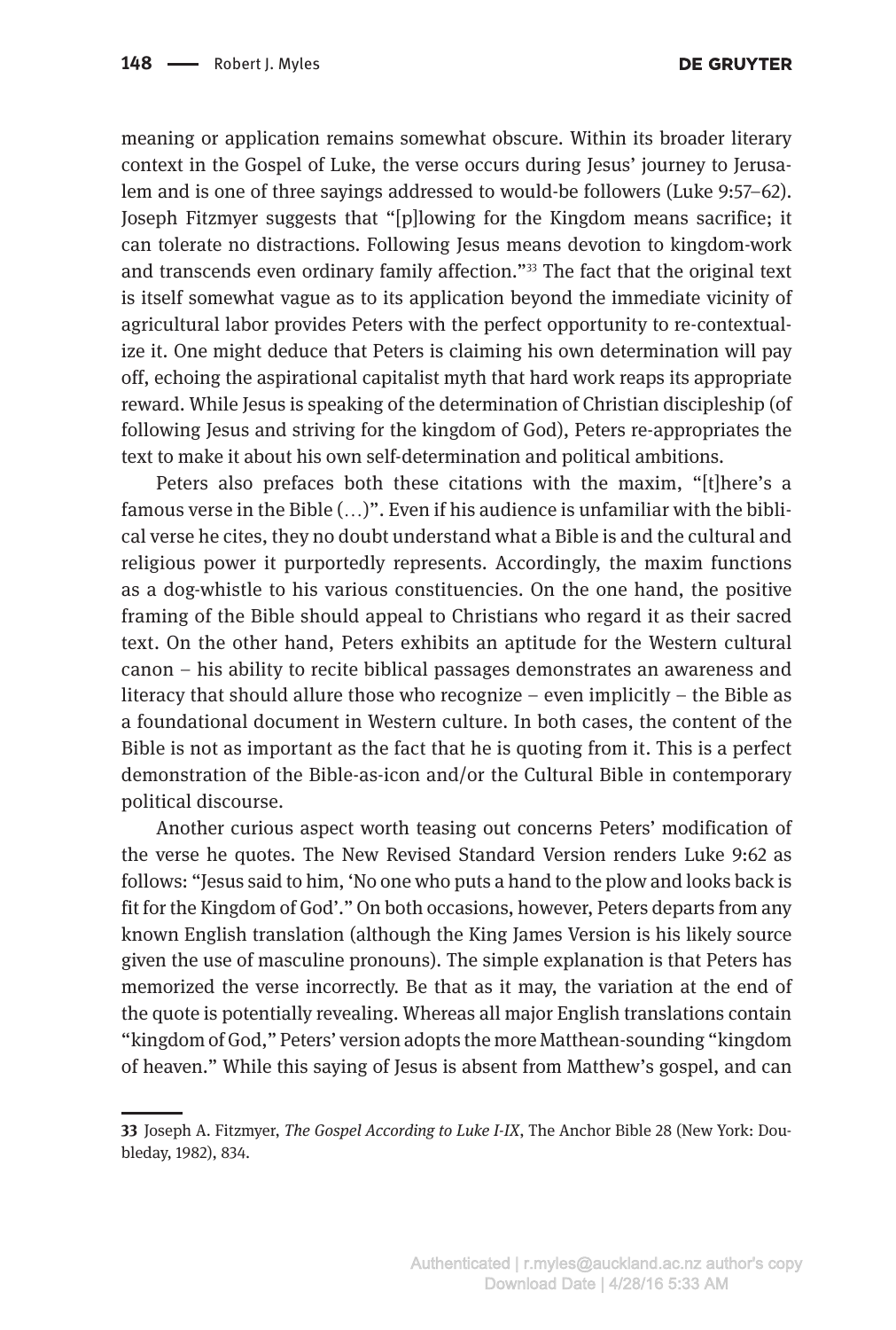only be from Luke,<sup>34</sup> Peters' redaction might implement a similar circumlocutory logic as does the Matthean text. Indeed, in contrast to the other canonical gospels which speak of the "kingdom of God," the Gospel of Matthew uniquely speaks of the "kingdom of heaven," with "heaven" functioning as a periphrasis for God, perhaps under rabbinic influence of avoiding the divine name.35 Intriguingly, the redaction of "God" to "heaven" allows Peters to utilize the biblical passage without directly invoking God. His subtle alteration of the text shows a similar reverence, although here directed towards the implicit etiquette of talking religion in New Zealand parliamentary politics: above all else, do not invoke God.

Peters seems to be aware of this implied code of conduct given his respective asides which function to excuse the fact that he is quoting from the Bible in the first place. In the 2005 quote, Peters notes that "[p]olitics is not heaven." In the 2015 quote, Peters cautions that "politics is not the same as spiritual things." These asides distance Peters from the biblical text that he subsequently cites. The idea is that the audience should not take his use of the Bible too seriously. Even so, it is tacitly acknowledged that the Bible nonetheless functions as a repository of universal wisdom. This might lead us to ask, given the delicacies with which one must skirt around the sensitive topic of religion in contemporary political discourse, why would a politician bother to reference the Bible at all?

# **5 Concluding Remarks: The Cultural Bible, Secular Politics, and the Horizon of Capital**

Why does the Bible creep into the most unlikely of places? The meaning of Luke 9:62 appears to have no direct significance for either Peters or for the seemingly arbitrary political situations he applies it to. The most obvious reason for why a politician would quote the Bible is because they are a dedicated Christian and so the Bible plays a central role in their life and political views. In other words, the convergence between religion and politics is one driven largely by a politician's personal religious convictions. This is a primary reason for the Bible's more frequent appearance in US political discourse. However, it appears not to be the case

**<sup>34</sup>** The first two sayings in 9:57–62 are derived from "Q" being also found in Matthew 8:19–22. However, the third is derived from "L," although it could also be the product of Lucan composition," added in either case to make a threesome." Fitzmyer, *Luke I-IX*, 833.

**<sup>35</sup>** W. D. Davies and D. C. Allison, *Matthew 1–7*, International Critical Commentary (London: T&T Clark, 1988), 390.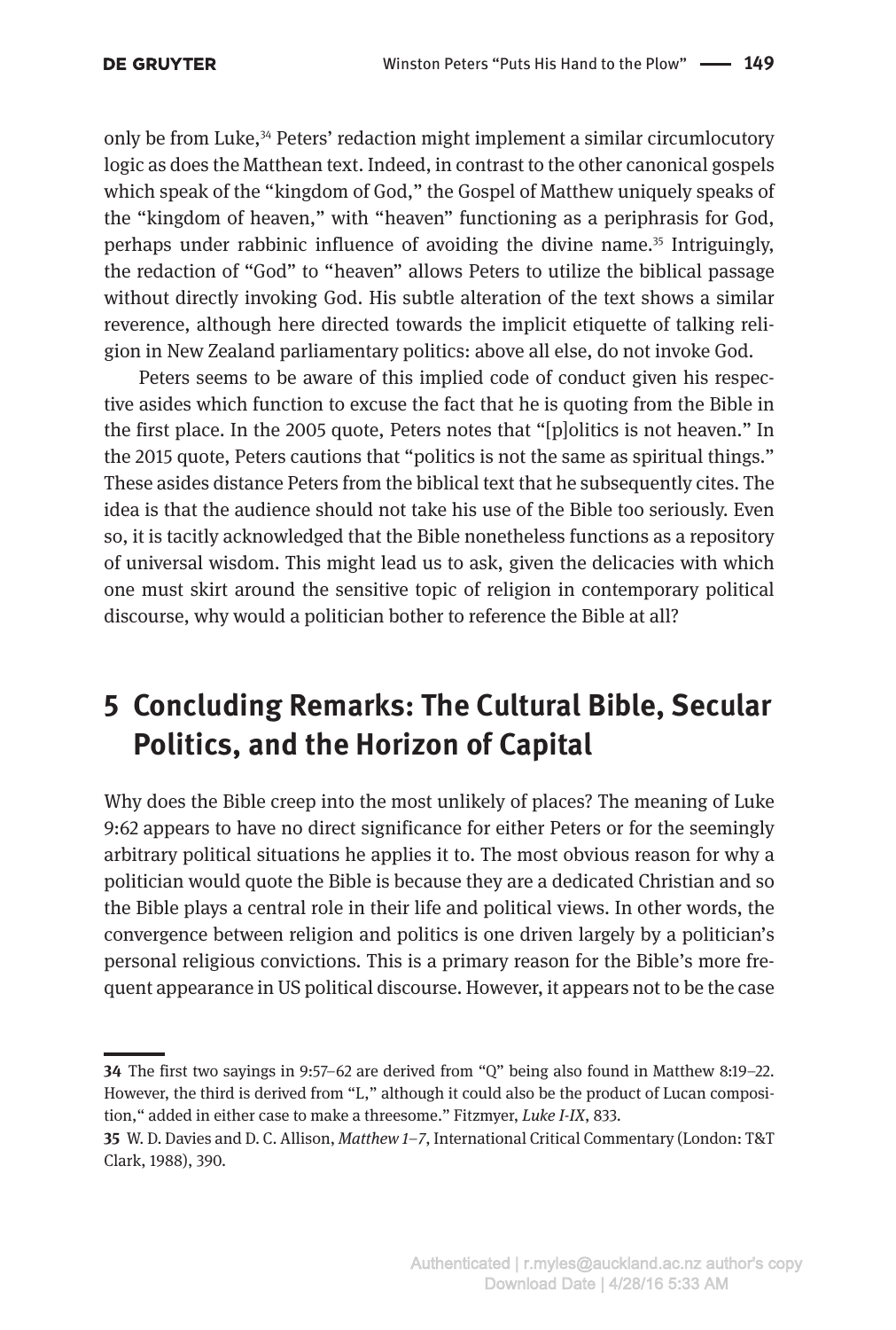for Peters, whose political ambitions are not undergirded by any noticeable faith commitments.

Another reason why a politician might use the Bible is to gain, or at least not to lose, the support of different voting constituencies. There could be a significant enough base of the population who appreciates references and allusions to the Bible, although these need to be utilized in a way that does not alienate those who are less impressed. Peters' voting demographic largely consists of older *Pākehā* who arguably find the Cultural and Liberal Bibles palatable given the Bible's once more prominent cultural and religious status in New Zealand society (even though its prominence has historically waxed and waned). Keeping steadfast to past traditions is a frequent rhetorical trope utilized by NZ First's wider political platform. Appeals to the Cultural Bible form an integral part of this trope. It is also worth noting that the increase of irreligion, or religious indifference, within New Zealand society is statistically predominant among younger New Zealanders who, broadly speaking, fall outside of the purview of NZ First's core demographic.36 As such, those who identify as Christian are more likely to be older and might respond more favorably to Peters' use of the Bible. Nevertheless, Peters and his audience seem aware that the arbitrary albeit "sacred" distinction between religious and political matters is implicitly upheld within the domain of New Zealand political discourse. Accordingly, Peters qualifies his use of the Bible with a coded disclaimer; his recitation functions purely as a rhetorical gesture based on its perceived cultural authority.37

Although the Bible occasionally resurfaces in New Zealand political discourse, it is unlikely to have much influence on the direction of political discussion overall. As noted above, the Bible can be used to support movements on both the political Left and the Right. Even so, Peters' Bible is allied to an older style of capitalism positioned against certain tenets of neoliberal ideology. The Bible is purportedly on the side of protecting national economic sovereignty from market globalization, promoting the liberal value of tolerance, and upholding the old capitalist myth that hard work and determination will reap its fair reward.

**<sup>36</sup>** "Census QuickStats about Culture and Identity."

**<sup>37</sup>** While fewer New Zealanders regard the Bible as a religious authority its importance as a cultural icon remains prevalent. Indeed, it would not have mattered what verse Peters quoted, the very fact that he references the Bible and prefaces his quote with the deliberate "[t]here's a famous verse in the Bible" indicates that Peters believes the combination of words that follow will have some kind of added prestige and authenticity. The content of the text is not as important as the fact that the Bible itself is the object being quoted. Luke 9:62 simply forms part of Peters' rhetorical arsenal of memorized quotes that he can recall at any given moment.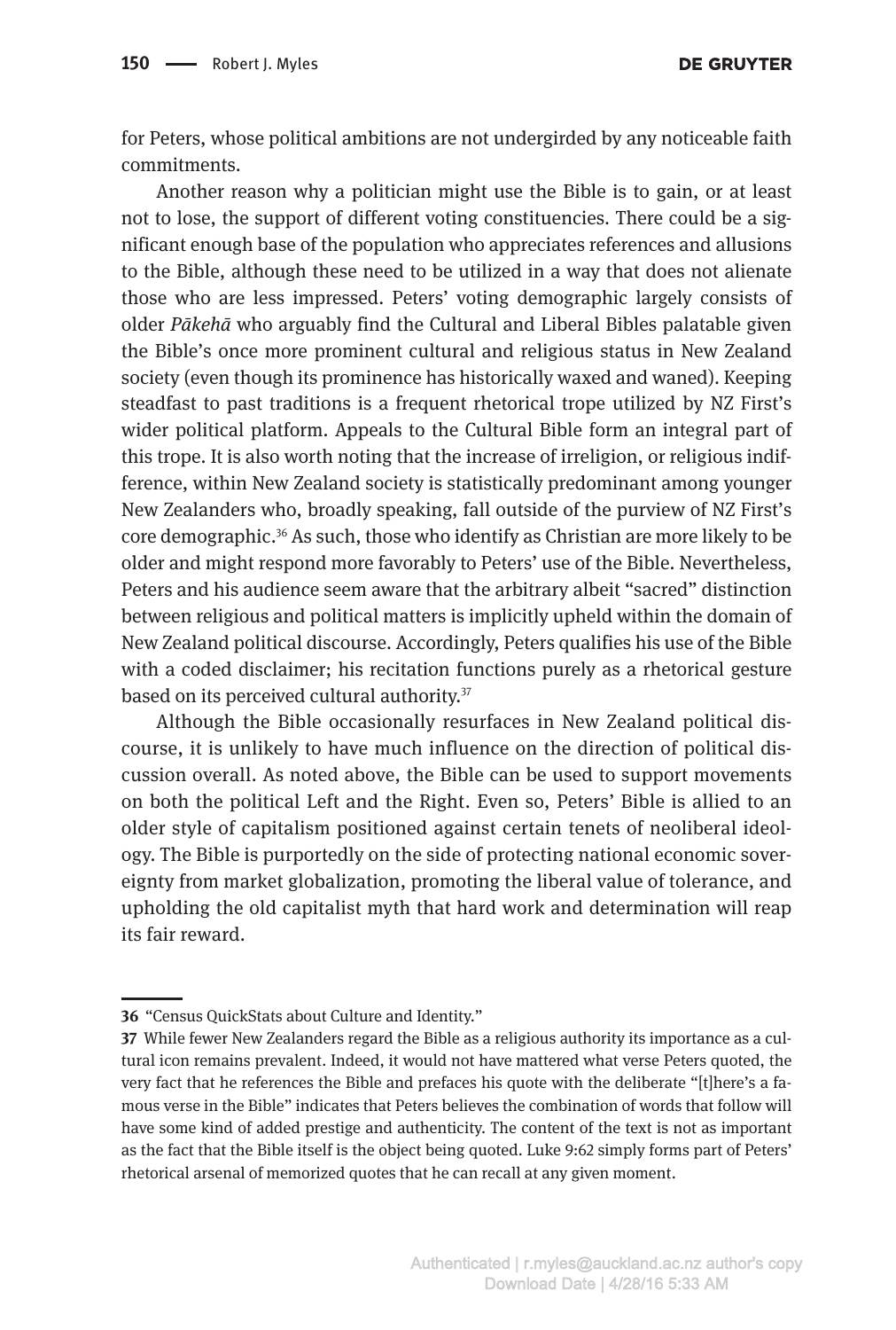If analyzed with respect to the economic base upon which the Cultural Bible is ultimately dependent, the Bible's presumed authority in Western society can and should be situated within the realm of capitalist relations: it functions as part of the ideological superstructure that upholds current configurations of class and economy. Indeed, the often-understated connection between liberal thought, bourgeois parliamentary democracy, and the rise of the capitalist mode of production remains instructive here. As we have seen, the Cultural and Liberal Bibles in particular are effective props of bourgeois ideology. They function as icons of vested cultural authority – attributes gained largely through historical accident – which entrench some of the more recent assumptions of liberal and capitalist thought by "discovering" their precedence in ancient and seemingly mystical texts. Such cultural and ideological artifacts are required in order to transform capitalism's limited and particular social formation into a supposedly timeless and universal narrative of human development and progress.

#### **Works Cited**

- Armstrong, John, and Audrey Young. 2005. "Interview: Winston Peters, NZ First Party Leader." *NZ Herald*, July 30. Accessed May 1. 2015. [http://www.nzherald.co.nz/nz/news/article.](http://www.nzherald.co.nz/nz/news/article.cfm?c_id=1&objectid=10338212) [cfm?c\\_id=1&objectid=10338212.](http://www.nzherald.co.nz/nz/news/article.cfm?c_id=1&objectid=10338212)
- Bhabha, Homi K. 1994. *The Location of Culture*. London: Routledge.
- Boer, Roland. 2010. "Introduction." In *Secularism and Biblical Studies*, edited by Roland Boer, 1–12. BibleWorld. London: Equinox.
- "Census QuickStats about Culture and Identity." 2014. *Statistics New Zealand: Tatauranga Aotearoa*, April 15. Accessed May 1, 2015. [http://www.stats.govt.nz/Census/2013-census/](http://www.stats.govt.nz/Census/2013-census/profile-and-summary-reports/quickstats-culture-identity/religion.aspx) [profile-and-summary-reports/quickstats-culture-identity/religion.aspx](http://www.stats.govt.nz/Census/2013-census/profile-and-summary-reports/quickstats-culture-identity/religion.aspx).
- Crossley, James G. 2014. *Harnessing Chaos: The Bible in English Political Discourse Since 1968*. Scriptural Traces. London: Bloomsbury.
- Crossley, James G. 2012. *Jesus in an Age of Neoliberalism: Quests, Scholarship, and Ideology*. Sheffield: Equinox.
- Davidson, Allan K. 1996. "The Interaction of Missionary and Colonial Christianity in Nineteenth Century New Zealand." *Studies in World Christianity* 2: 145–166.
- Davies, W. D., and D. C. Allison. 1988. *Matthew 1–7*. International Critical Commentary. London: T&T Clark.
- Elsmore, Bronwyn. 2011. *Like Them That Dream: The Māori and the Old Testament*. 3rd edn. Auckland: Libro International.
- Elsmore, Bronwyn. 2013. *Mana From Heaven: A Century of Maori Prophets in New Zealand*. 2nd edn. Libro International, ebook edition.
- "Fast Fire Leaders Question: God." 2014. *NZ Herald*, September 3. Accessed May 1, 2015. [http://](http://www.nzherald.co.nz/national/news/video.cfm?c_id=1503075&gal_cid=1503075&gallery_id=145226) [www.nzherald.co.nz/national/news/video.cfm?c\\_id=1503075&gal\\_cid=1503075&gallery\\_](http://www.nzherald.co.nz/national/news/video.cfm?c_id=1503075&gal_cid=1503075&gallery_id=145226) [id=145226.](http://www.nzherald.co.nz/national/news/video.cfm?c_id=1503075&gal_cid=1503075&gallery_id=145226)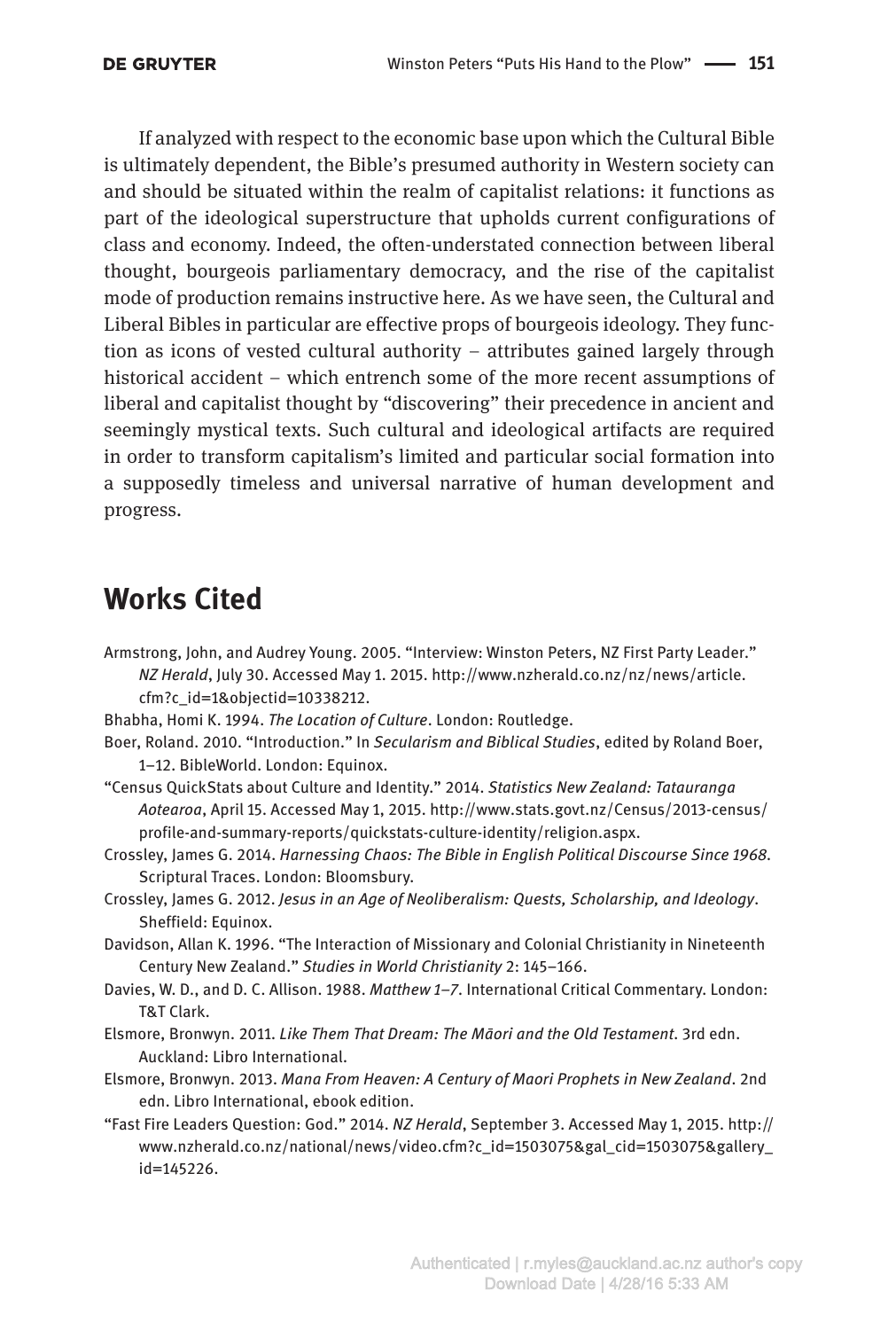Fitzmyer, Joseph A. 1982. *The Gospel According to Luke I-IX*. The Anchor Bible 28. New York: Doubleday.

Gates, Charlie. 2011. "John Key likes...Johnny English?: Leaders Reveal Favourite Movies and Books." *The Dominion Post*. November 23. Accessed May 1, 2015. [http://www.stuff.co.nz/](http://www.stuff.co.nz/dominion-post/news/politics/election-2011/6017292/John-Key-likes-Johnny-English) [dominion-post/news/politics/election-2011/6017292/John-Key-likes-Johnny-English](http://www.stuff.co.nz/dominion-post/news/politics/election-2011/6017292/John-Key-likes-Johnny-English).

Gunn, David M. 1998. "Colonialism and the Vagaries of Scripture: Te Kooti in Canaan (A Story of Bible and Dispossession in Aotearoa/New Zealand)." In *God in the Fray*, edited by Tod Linafelt and Timothy K. Beal, 127–42. Minneapolis: Fortress.

Harawira, Hone. 2012. "Paul Holmes, Māori Have Plenty to Protest." *NZ Herald*, February 15. Accessed May 1, 2015. [http://www.nzherald.co.nz/nz/news/article.cfm?c\\_](http://www.nzherald.co.nz/nz/news/article.cfm?c_id=1&objectid=10785544) [id=1&objectid=10785544.](http://www.nzherald.co.nz/nz/news/article.cfm?c_id=1&objectid=10785544)

Harvey, Claire. 2005a. "Schoolboys Grill Peters." *NZ Herald*, August 22. Accessed May 1, 2015. [http://www.nzherald.co.nz/nz/news/article.cfm?c\\_id=1&objectid=10341640](http://www.nzherald.co.nz/nz/news/article.cfm?c_id=1&objectid=10341640).

Harvey, David. 2005b. *A Brief History of Neoliberalism*. Oxford: Oxford University Press.

Huie-Jolly, Mary. 2002. "Māori 'Jews' and a Resistant Reading of John 5.10–47." In *John and Postcolonialism: Travel, Space and Power*, edited by Musa W. Dube and Jeffrey L. Staley, 94–110. London: Sheffield Academic.

"John Key Has More Promises for Northland." 2015. *One News*, March 27. Accessed May 1, 2015. <http://tvnz.co.nz/national-news/john-key-has-more-promises-northland-video-6271539>.

Losurdo, Domenico. 2011. *Liberalism: A Counter-History*, trans. Gregory Elliott. London: Verso.

Maddox, Marion. 2005. *God Under Howard: The Rise of the Religious Right in Australian Politics*. Crows Nest, NSW: Allen & Unwin.

"Mana Party Political Pamphlet." 2014. Accessed August 21, 2014. [http://mana.net.nz/](http://mana.net.nz/wp-content/uploads/2011/10/Mana_pamphlet_web.pdf) [wp-content/uploads/2011/10/Mana\\_pamphlet\\_web.pdf.](http://mana.net.nz/wp-content/uploads/2011/10/Mana_pamphlet_web.pdf)

Mckinlay, Judith E. 2014. *Troubling Women and Land: Reading Biblical Texts in Aotearoa New Zealand.* Bible in the Modern World 59. Sheffield: Sheffield Phoenix.

McKinlay, Judith E. 2012. "Braiding the Traditions in Aotearoa/New Zealand." In *The Future of the Biblical Past: Envisioning Biblical Studies on a Global Key*, edited by Roland Boer and Fernando F. Segovia, 207–22. Atlanta: Society of Biblical Literature (SBL), 2012.

Myles, Robert J. 2014. *The Homeless Jesus in the Gospel of Matthew*. Sheffield: Sheffield Phoenix.

Newman, Keith. 2009. *Ratana: The Prophet*. North Shore City: Raupo.

Peters, Winston. 2012."Whananaki Primary School – 125th Anniversary." *NZ First Party Website*, October 12. Accessed May 1, 2015. [http://nzfirst.org.nz/speech/whananaki-primary](http://nzfirst.org.nz/speech/whananaki-primary-school-125th-anniversary)[school-125th-anniversary.](http://nzfirst.org.nz/speech/whananaki-primary-school-125th-anniversary)

Runions, Erin. 2014. *The Babylon Complex: Theopolitical Fantasies of War, Sex, and Sovereignty*. New York: Fordham University Press.

Siegel, Paul N. 1986. *Shakespeare's English and Roman History Plays: A Marxist Approach*. Rutherford, NJ: Fairleigh Dickinson University Press.

Sherwood, Yvonne. 2012. *Biblical Blaspheming: Trials of the Sacred for a Secular Age*. Cambridge: Cambridge University Press (CUP).

Tahana, Yvonne. 2011. "Hone Is Our Prophet, Ratana Parish Says." *NZ Herald*, June 17. Accessed May 1, 2015. [http://www.nzherald.co.nz/nz/news/article.cfm?c\\_](http://www.nzherald.co.nz/nz/news/article.cfm?c_id=1&objectid=10732715) [id=1&objectid=10732715](http://www.nzherald.co.nz/nz/news/article.cfm?c_id=1&objectid=10732715).

Taylor, Kevin, and Claire Harvey. 2005. "Peters Warns of Muslim Serpents." *NZ Herald*, July 29. Accessed May 1, 2015. [http://www.nzherald.co.nz/nz/news/article.cfm?c\\_](http://www.nzherald.co.nz/nz/news/article.cfm?c_id=1&objectid=10338138) [id=1&objectid=10338138.](http://www.nzherald.co.nz/nz/news/article.cfm?c_id=1&objectid=10338138)